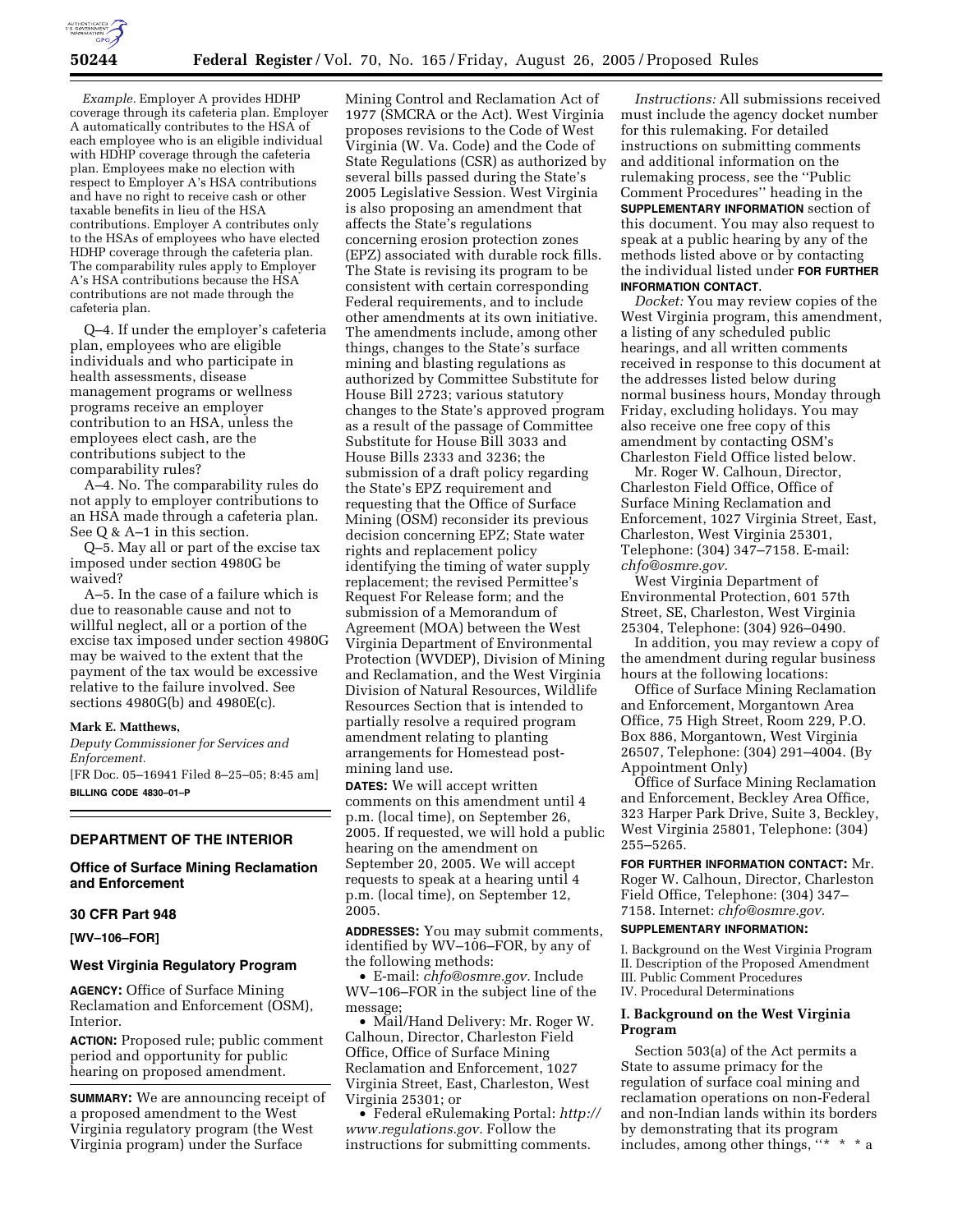State law which provides for the regulation of surface coal mining and reclamation operations in accordance with the requirements of the Act \* \* \*; and rules and regulations consistent with regulations issued by the Secretary pursuant to the Act.'' See 30 U.S.C.  $1253(a)(1)$  and  $(7)$ . On the basis of these criteria, the Secretary of the Interior conditionally approved the West Virginia program on January 21, 1981. You can find background information on the West Virginia program, including the Secretary's findings, the disposition of comments, and conditions of approval of the West Virginia program in the January 21, 1981, **Federal Register** (46 FR 5915). You can also find later actions concerning West Virginia's program and program amendments at 30 CFR 948.10, 948.12, 948.13, 948.15, and 948.16.

# **II. Description of the Proposed Amendment**

By letters dated June 13, 2005 (Administrative Record Numbers WV– 1419, WV–1420, and WV–1421), the WVDEP submitted amendments to its program under SMCRA (30 U.S.C. 1201 *et seq.*). The amendments consist of several bills passed during West Virginia's 2005 Legislative Session and a draft policy concerning EPZ associated with durable rock fills.

House Bill (HB) 2333 amends the W. Va. Code by adding new Article 27 entitled the Environmental Good Samaritan Act (Sections 22–27–1 through 22–27–12). HB 2333 was adopted by the Legislature on March 24, 2005, and signed into law by the Governor on April 6, 2005, with an effective date of June 22, 2005. In its letter, the WVDEP stated that HB 2333 establishes a program to encourage voluntary reclamation of lands adversely affected by mining activities by limiting the liability that could arise as a result of the voluntary reclamation of abandoned lands or reduction abatement of water pollution.

Committee Substitute for HB 2723 authorizes (at paragraph g) amendments to the West Virginia Surface Mining Reclamation Rules at CSR 38–2 and (at paragraph i) amendments to the Surface Mining Blasting Rule at CSR 199–1. This bill was passed by the Legislature on April 8, 2005, and approved by the Governor on May 3, 2005, with an effective date from the date of passage. We note that some of the amendments to CSR 38–2 and CSR 199–1 are intended to address required program amendments that are codified in the Federal regulations at 30 CFR 948.16(a),  $(sss)$ ,  $(www)$ ,  $(fffff)$ ,  $(iiiii)$ ,  $(iiiii)$ ,

(kkkkk), (lllll), (ooooo), (ppppp), and (rrrrr).

Committee Substitute for HB 3033 amends the West Virginia Surface Coal Mining and Reclamation Act (WVSCMRA) at W. Va. Code Section 22–3–11 concerning the State's special reclamation tax. This bill was passed by the Legislature on April 1, 2005, and signed by the Governor on April 18, 2005, with an effective date of April 1, 2005. In its letter, the WVDEP stated that HB 3033 extends the temporary special reclamation tax that funds the State's alternative bonding system for an additional 18 months (at W. Va. Code 22–3–11(h)(1)) and provides additional duties for the WVDEP Secretary in managing the State's alternative bonding system (at W. Va. Code 22–3–11(h)(2), (3), and (4)). We note that OSM previously approved West Virginia's temporary special reclamation tax on December 28, 2001 (66 FR 67446), with additional modification on May 29, 2002 (67 FR 37610, 37613–37614). The State's current extension of that temporary tax by an additional 18 months does not need OSM's specific approval because the State has only lengthened the time period of the temporary tax. Except as discussed below, the State has not modified any duties or functions under the approved West Virginia program, and the change is in keeping with the intent of our original approvals. Therefore, we are not seeking public comment on the State's extension of the temporary tax from thirty nine to fifty seven months at W. Va. Code 22–3–11(h)(1). The extension took effect from the date of passage of Committee Substitute for HB 3033, on April 1, 2005. In addition, we are not seeking public comment on the State's new language at W. Va. Code 22–3– (h)(3) and (h)(4). These new provisions only direct the Secretary of the WVDEP to conduct various studies and authorize the Secretary of the WVDEP to propose legislative rules concerning its bonding program as appropriate. These provisions do not modify any duties or functions under the approved West Virginia program and do not, therefore, require OSM's approval. However, we are seeking public comment on the State's provisions at W. Va. Code 22–3–  $11(h)(2)(A)$  and  $(B)$ . Under these new provisions, the WVDEP Secretary will be required to pursue cost effective alternative water treatment strategies; and conduct formal actuarial studies every two years and conduct informal reviews annually on the Special Reclamation Fund.

HB 3236 amends the WVSCMRA by adding new W. Va. Code Section 22–3– 11a concerning the special reclamation

tax, and adding new Section 22–3–32a concerning the special tax on coal. HB 3236 was passed by the Legislature on April 9, 2005, and approved by the Governor on May 2, 2005, with an effective date of April 9, 2005. HB 3236 provides that the special reclamation tax and the special tax, which is used to administer the State's approved regulatory program, are applicable to thin seam coal, and the special reclamation tax is subject to the WV Tax Crimes and Penalties Act and the WV Tax Procedure and Administration Act.

In addition, WVDEP, submitted Committee Substitute for HB 3033 which contains strikethroughs and underscoring showing the actual language that has been added and deleted from the WVSCMRA, as a result of the passage of Enrolled Committee Substitute for HB 3033 discussed above (Administrative Record Number WV– 1422).

WVDEP submitted a MOA dated September 2003, between the WVDEP, Division of Mining and Reclamation, and the West Virginia Division of Natural Resources, Wildlife Resources Section (Administrative Record Number WV–1405). This MOA outlines responsibilities of both agencies in reviewing surface and underground coal mining permit applications; evaluating lands unsuitable for mining petitions; developing wildlife planting plans as part of reclamation plans of permit applications; and restoring, protecting and enhancing fish and wildlife on mined lands within the State. The MOA was developed in response to a 30 CFR Part 732 (Part 732) notification issued by OSM on March 6, 1990, (Administrative Record Number WV– 834) in which OSM stated that the State program did not require that minimum stocking and planting arrangements be specified by the regulatory authority on the basis of local and regional conditions and after consultation with and approval by State agencies responsible for the administration of forestry and wildlife programs as required by 30 CFR 816/817.116(b)(3)(i). The West Virginia Division of Forestry has concurred with the State's tree stocking and groundcover standards at CSR 38–2–9.8.g. However, OSM maintains that the Wildlife Resources Section still has to concur with the wildlife planting arrangement standards. The WVDEP submitted the MOA in response to that part of the outstanding Part 732 notification and, as discussed below, to satisfy part of an outstanding required amendment at 30 CFR 948.16(ooooo).

The Federal regulations at 30 CFR 948.16(ooooo) provide that the WVDEP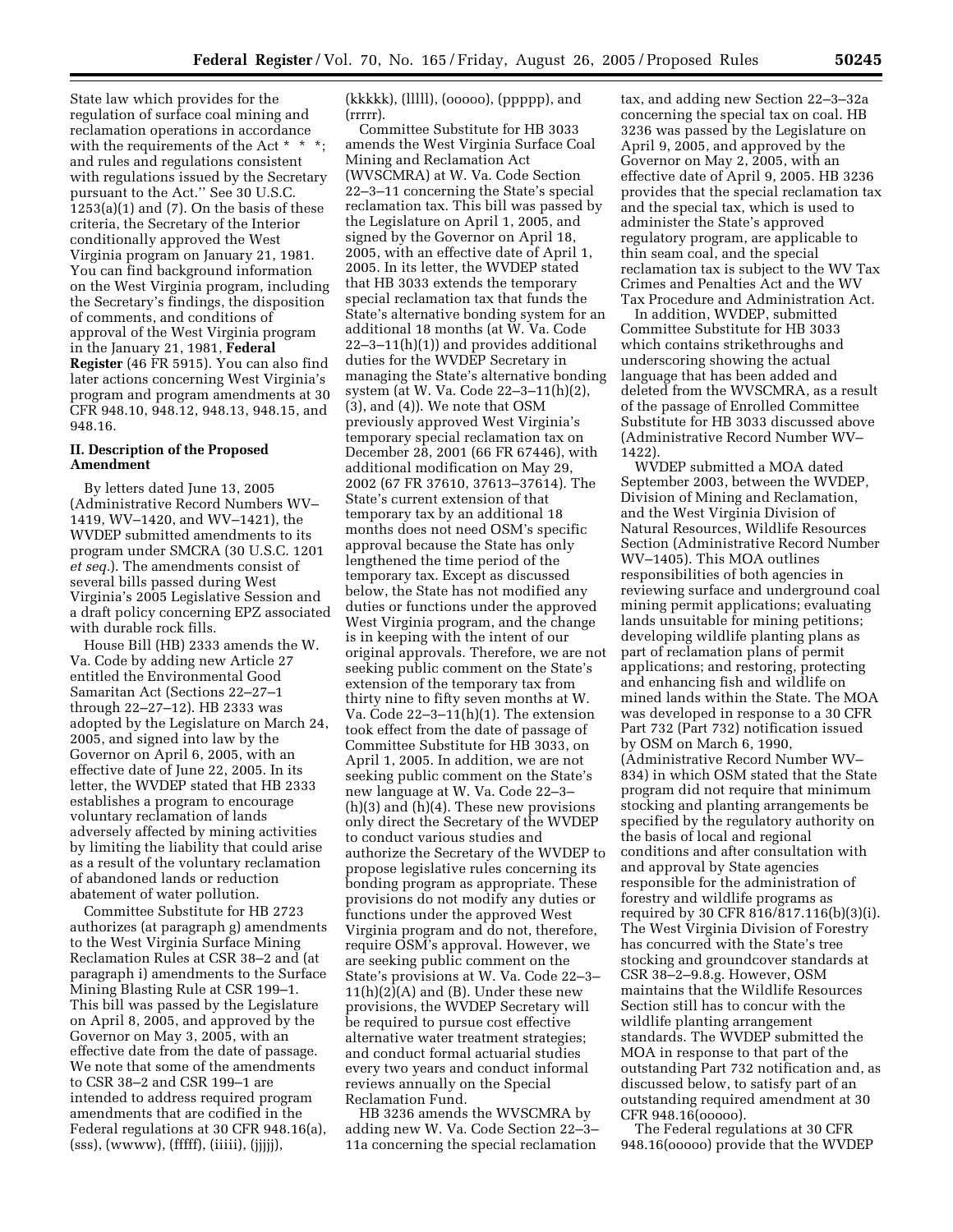must consult with and obtain the approval of the West Virginia Division of Forestry and the Wildlife Resources Section of the West Virginia Division of Natural Resources on the new stocking standards and planting arrangements for Homesteading at CSR 38–2–7.5.o.2. The submission of the MOA is to resolve the part of the required amendment relating to planting arrangements. The State also revised its rules earlier at CSR 38–2– 9.3.g to provide that a professional wildlife biologist employed by the Division of Natural Resources must develop the planting plan. OSM approved that revision in the **Federal Register** on February 8, 2005 (70 FR 6582). WVDEP advised OSM that it has consulted with the Division of Forestry concerning the stocking standards for Homesteading. According to WVDEP, the Division of Forestry will be submitting a letter explaining its position with regard to those stocking standards (Administrative Record Number WV–1423). Upon receipt of the letter, it will be included in the Administrative Record and made available for public review.

WVDEP also submitted the Permittee's Request for Release form dated March 2005 (Administrative Record Number WV–1424). This form is being submitted in response to an OSM Part 732 notification dated July 22, 1997 (Administrative Record Number WV– 1071). In that notification, OSM advised the State that the Federal regulations at 30 CFR 800.40(a)(3) were amended to require that each application for bond release include a written, notarized statement by the permittee affirming that all applicable reclamation requirements specified in the permit have been completed. OSM notified WVDEP that the State regulations at CSR 38–2–12.2 do not contain such a requirement. In response, the State revised its bond release form by adding new item Number 11, which requires that all copies of the Permittee's Request For Release form include the following: ''11. A notarized statement by the permittee that all applicable reclamation requirements specified in the permit have been completed.''

The full text of the program amendment is available for you to read at the locations listed above under **ADDRESSES**.

Specifically, West Virginia proposes the following amendments.

### *1. House Bill 2333*

HB 2333 amends the W. Va. Code by adding a new article Sections 22–27–1 through 12 to provide as follows:

#### **Article 27. Environmental Good Samaritan Act**

22–27–1. Declaration of policy and purpose.

This article is intended to encourage the improvement of land and water adversely affected by mining, to aid in the protection of wildlife, to decrease soil erosion, to aid in the prevention and abatement of the pollution of rivers and streams, to protect and improve the environmental values of the citizens of this state and to eliminate or abate hazards to health and safety. It is the intent of the Legislature to encourage voluntary reclamation of lands adversely affected by mining. The purpose of this article is to improve water quality and to control and eliminate water pollution resulting from mining extraction or exploration by limiting the liability which could arise as a result of the voluntary reclamation of abandoned lands or the reduction and abatement of water pollution. This article is not intended to limit the liability of a person who by law is or may become responsible to reclaim the land or address the water pollution or anyone who by contract, order or otherwise is required to or agrees to perform the reclamation or abate the water pollution.

22–27–2. Legislative findings. The Legislature finds and declares as follows:

(1) The state's long history of mining has left some lands and waters unreclaimed and polluted.

(2) These abandoned lands and polluted waters are unproductive, diminish the tax base and are serious impediments to the economic welfare and growth of this state.

(3) The unreclaimed lands and polluted waters present a danger to the health, safety and welfare of the people and the environment.

(4) The state of West Virginia does not possess sufficient resources to reclaim all the abandoned lands and to abate the water pollution.

(5) Numerous landowners, citizens, watershed associations, environmental organizations and governmental entities who do not have a legal responsibility to reclaim the abandoned lands or to abate the water pollution are interested in addressing these problems but are reluctant to engage in such reclamation and abatement activities because of potential liabilities associated with the reclamation and abatement activities.

(6) It is in the best interest of the health, safety and welfare of the people of this state and the environment to encourage reclamation of the abandoned lands and abatement of water pollution.

(7) That this act will encourage and promote the reclamation of these properties. 22–27–3. Definitions.

As used in this article unless used in a context that clearly requires a different meaning, the term:

(a) ''Abandoned lands'' means land adversely affected by mineral extraction and left or abandoned in an unreclaimed or inadequately reclaimed condition.

(b) ''Consideration'' means something of value promised, given or performed in exchange for something which has the effect of making a legally enforceable contract. For

the purpose of this article, the term does not include a promise to a landowner to repair damage caused by a reclamation project or water pollution abatement project when the promise is made in exchange for access to the land.

(c) ''Department'' means the West Virginia department of environmental protection.

(d) ''Eligible land'' means land adversely affected by mineral extraction and left or abandoned in an unreclaimed or inadequately reclaimed condition or causing water pollution and for which no person has a continuing reclamation or water pollution abatement obligation.

(e) ''Eligible landowner'' means a landowner that provides access to or use of the project work area at no cost for a reclamation or water pollution abatement project who is not or will not become responsible under state or federal law to reclaim the land or address the water pollution existing or emanating from the land.

(f) ''Eligible project sponsor'' means a person that provides equipment, materials or services at no cost or at cost for a reclamation or water pollution abatement project who is not or will not become responsible under state or federal law to reclaim the land or address the water pollution existing or emanating from the land.

(g) ''Landowner'' means a person who holds either legal or equitable interest in real property.

(h) ''Mineral'' means any aggregate or mass of mineral matter, whether or not coherent, which is extracted by mining. This includes, but is not limited to, limestone, dolomite, sand, gravel, slate, argillite, diabase, gneiss, micaceous sandstone known as bluestone, rock, stone, earth, fill, slag, iron ore, zinc ore, vermiculite, clay and anthracite and bituminous coal.

(i) ''Permitted activity site'' means a site permitted by the department of environmental protection under the provisions of article two, three or four of this chapter.

(j) ''Person'' means a natural person, partnership, association, association members, corporation, an agency, instrumentality or entity of federal or state government or other legal entity recognized by law as the subject of rights and liabilities.

(k) ''Project work area'' means that land necessary for a person to complete a reclamation project or a water pollution abatement project.

(l) ''Reclamation project'' means the restoration of eligible land to productive use by regrading and revegetating the land to stable contours that blend in and complement the drainage pattern of the surrounding terrain with no highwalls, spoil piles or depressions to accumulate water, or to decrease or eliminate discharge of water pollution.

(m) ''Water pollution'' means the manmade or man-induced alteration of the chemical, physical, biological and radiological integrity of water located in the state.

(n) ''Water pollution abatement facilities'' means the methods for treatment or abatement of water pollution located on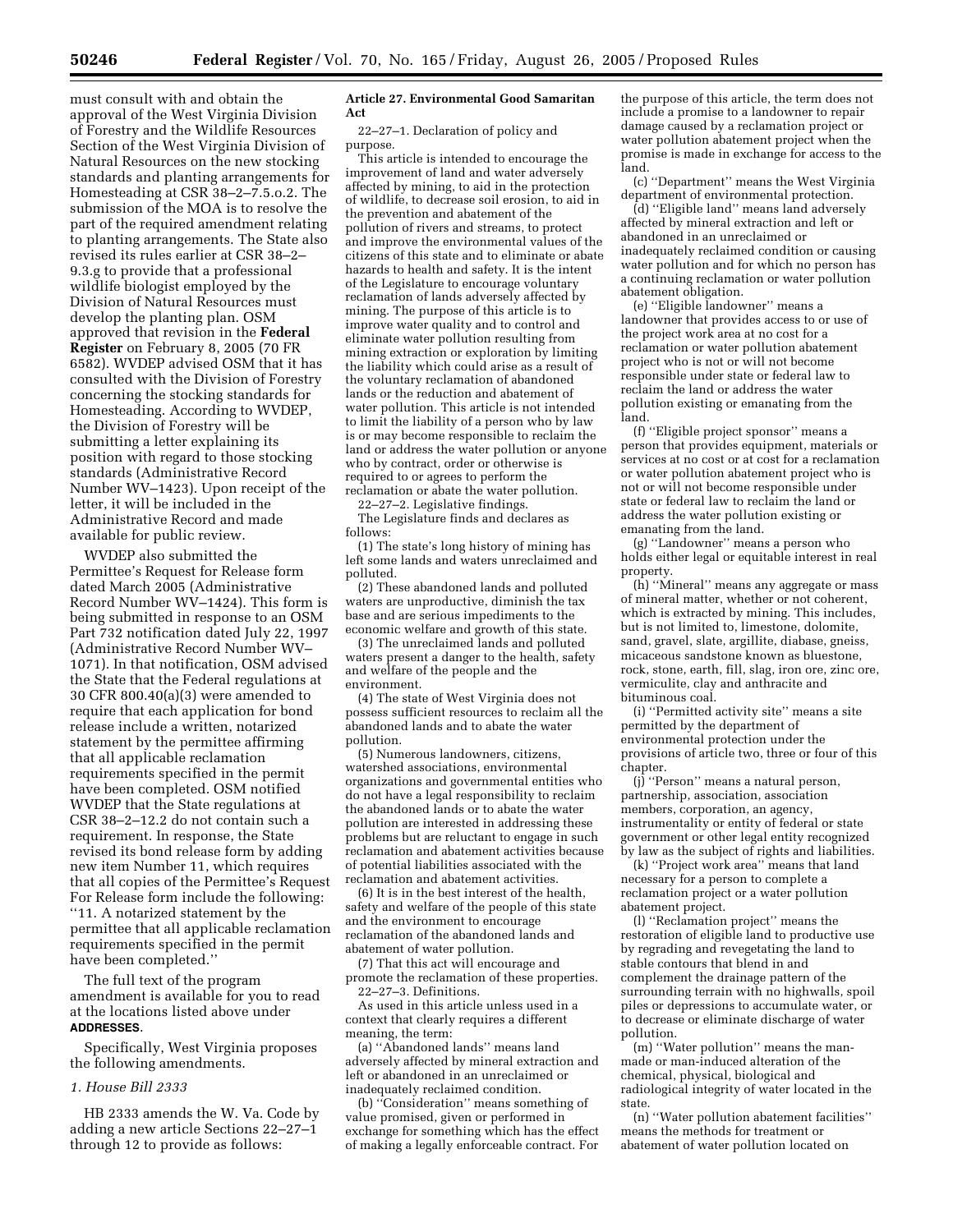eligible lands. These methods include, but are not limited to, a structure, system, practice, technique or method constructed, installed or followed to reduce, treat or abate water pollution.

(o) ''Water pollution abatement project'' means a plan for treatment or abatement of water pollution located on eligible lands.

22–27–4. Eligibility and project inventory. (a) *General rule.*—An eligible landowner or eligible project sponsor who voluntarily provides equipment, materials or services at no charge or at cost for a reclamation project or a water pollution abatement project in accordance with the provisions of this article is immune from civil liability and may raise the protections afforded by the provisions of this article in any subsequent legal proceeding which is brought to enforce environmental laws or otherwise impose liability. An eligible landowner or eligible project sponsor is only entitled to the protections and immunities provided by this article after meeting all eligibility requirements and compliance with a detailed written plan of the proposed reclamation project or water pollution abatement project which is submitted to and approved by the department. The project plan shall include the objective of the project and a description of the work to be performed to accomplish the objective and shall, additionally, identify the project location, project boundaries, project participants and all landowners.

(b) *Notice.*—The department shall give written notice by certified mail to adjacent property owners and riparian land owners located downstream of the proposed project, provide Class IV public notice of the proposed project in a newspaper of general circulation, published in the locality of the proposed project, and shall give public notice in the state register. The project sponsor may also provide public notice. Any person having an interest which may be adversely affected by the proposed project has the right to file written objections to the department within thirty days after receipt of the written notice or within thirty days after the last publication of the Class IV notice. The department shall provide to the project sponsor a copy of each written objection received during the public comment period, which shall conclude at the expiration of the applicable thirty-day period provided for in this section.

(c) *Advice.*—The department may provide advice to the landowner or to other interested persons based upon the department's knowledge and experience in performing reclamation projects and water pollution abatement projects.

(d) *Departmental review.*—The department shall review each proposed reclamation project and approve the project if the department determines the proposed project:

(1) Will result in the appropriate reclamation and regrading of the land according to all applicable laws and regulations;

(2) Will result in the appropriate revegetation of the site;

(3) Is not likely to result in pollution as defined in article eleven of this chapter; and

(4) Is likely to improve the water quality and is not likely to make the water pollution worse.

(e) *Project inventory.*—The department shall develop and maintain a system to inventory and record each project, the project location and boundaries, each landowner and each person identified in a project plan provided to the department. The inventory shall include the results of the department's review of the proposed project and, where applicable, include the department's findings under subsection (b), section ten of this article.

(f) *Appeal.*—A person aggrieved by a department decision to approve or disapprove a reclamation project or a water pollution abatement project has the right to file an appeal with the environmental quality board under the provisions of article one, chapter twenty-two-b of this code.

22–27–5. Landowner liability limitation and exceptions.

(a) *General rule.*—Except as specifically provided in subsections  $(b)$  and  $(c)$  of this section, an eligible landowner who provides access to the land, without charge or other consideration, which results in the implementation of a reclamation project or a water pollution abatement project:

 $(1)$  Is immune from liability for any injury or damage suffered by persons working under the direct supervision of the project sponsor while such persons are within the project work area;

(2) Is immune from liability for any injury to or damage suffered by a third party which arises out of or occurs as a result of an act or omission of the project sponsor which occurs during the implementation of the reclamation project or the water pollution abatement project;

(3) Is immune from liability for any injury to or damage suffered by a third party which arises out of or occurs as a result of a reclamation project or a water pollution abatement project;

(4) Is immune from liability for any pollution resulting from a reclamation project or water pollution abatement project;

(5) Is immune from liability for the operation, maintenance or repair of the water pollution abatement facilities constructed or installed during the project unless the eligible landowner negligently damages or destroys the water pollution abatement facilities or denies access to the project sponsor who is responsible for the operation. maintenance or repair the water pollution abatement facilities.

(b) *Duty to warn.*—The eligible landowner shall warn the project sponsor of known, latent, dangerous conditions located on the project work area which are not the subject of the reclamation project or the water pollution abatement project. Nothing in this article shall limit an eligible landowner's liability which results from the eligible landowner's failure to warn of such known, latent, dangerous conditions.

(c) *Exceptions to immunity.*—Nothing in this article may limit an eligible landowner's liability which results from a reclamation project or water pollution abatement project and which would otherwise exist:

(1) For injury or damage resulting from the landowner's acts or omissions which are reckless or constitute gross negligence or willful misconduct.

(2) Where the landowner accepts or requires consideration for allowing access to the land for the purpose of implementing a reclamation project or water pollution abatement project or to operate, maintain or repair water pollution abatement facilities constructed or installed during a water pollution abatement project.

(3) For the landowner's unlawful activities. (4) For damage to adjacent landowners or downstream riparian landowners which results from a reclamation project or water pollution abatement project where written notice or public notice of the proposed project was not provided.

22–27–6. Project sponsor liability limitation and exceptions.

(a) *General rule.*—Except as specifically provided in subsection (b) of this section, a project sponsor who provides equipment, materials or services at no cost or at cost for a reclamation project or a water pollution abatement project:

(1) Is immune from liability for any injury to or damage suffered by a person which arises out of or occurs as a result of the water pollution abatement facilities constructed or installed during the water pollution abatement project;

(2) Is immune from liability for any pollution emanating from the water pollution abatement facilities constructed or installed during the water pollution abatement project unless the person affects an area that is hydrologically connected to the water pollution abatement project work area and causes increased pollution by activities which are unrelated to the implementation of a water pollution abatement project, Provided that the project sponsor implements, operates, and maintains the project in accordance with the plans approved by the department;

(3) Is immune from liability for the operation, maintenance and repair of the water pollution abatement facilities constructed or installed during the water pollution abatement project.

(b) *Exceptions.*—

(1) Nothing in this article shall limit in any way the liability of a project sponsor which liability results from the reclamation project or the water pollution abatement project and which would otherwise exist:

(A) For injury or damage resulting from the project sponsor's acts or omissions which are reckless or constitute gross negligence or willful misconduct.

(B) For the person's unlawful activities. (C) For damages to adjacent landowners or downstream riparian landowners which result from a reclamation project or a water pollution abatement project where written notice or public notice of the proposed project was not provided.

(2) Nothing in this article shall limit in any way the liability of a person who the department has found to be in violation of any other provision or provisions of this chapter.

22–27–7. Permits and zoning.

Nothing in this article may be construed as waiving any existing permit requirements or waiving any local zoning requirements.

22–27–8. Relationship to federal and state programs.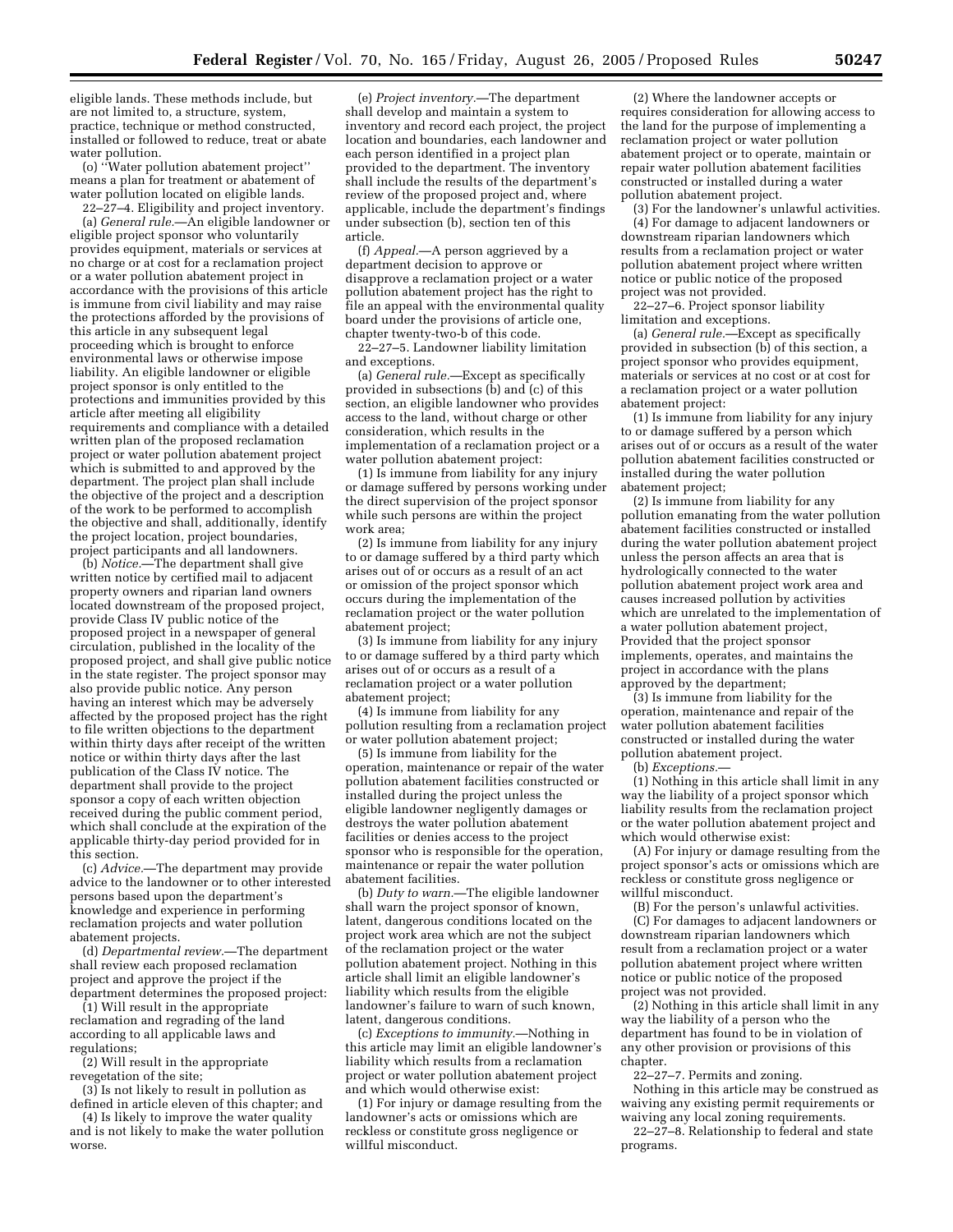The provisions of this article shall not prevent the department from enforcing requirements necessary or imposed by the Federal Government as a condition to receiving or maintaining program authorization, delegation, primacy or federal funds.

22–27–9. General permits.

If the department determines it will further the purposes of this article, the department may issue a general permit for each reclamation project or water pollution abatement project, which shall:

(1) Encompass all of the activities included in the reclamation project or water pollution abatement project.

(2) Be issued in place of any individual required stream encroachment, earth disturbance or national pollution discharge elimination system permits.

22–27–10. Exceptions.

(a) *General rule.*—Any person who under existing law shall be or may become responsible to reclaim the land or treat or abate the water pollution or any person who for consideration or who receives some other benefit through a contract or any person who through a consent order and agreement or is ordered to perform or complete reclamation or treat or abate water pollution as well as a surety which provided a bond for the site is not eligible nor may receive the benefit of the protections and immunities available under this article.

(b) *Projects near mining or coal refuse sites.*—This article does not apply to a reclamation project or a water pollution abatement project that is located adjacent to, hydrologically connected to or in close proximity to a site permitted under articles two, three or four of this chapter unless:

(1) The reclamation project or water pollution abatement project is submitted to the department in writing before the project is started; and

(2) The department finds:

(A) The reclamation project or the water pollution abatement project will not adversely affect the permittee's obligations under the permit and the applicable law;

(B) The activities on the project work area cannot be used by the permittee to avoid the permittee's reclamation or water pollution treatment or abatement obligations; and (3) The department issues a written notice

of its findings and the approval of the project.

(c) *Projects in lieu of civil or administrative penalties.*—This article shall not apply to a reclamation project or a water pollution abatement project that is performed in lieu of paying civil or administrative penalties.

22–27–11. Water supply replacement.

A public or private water supply affected by contamination or the diminution caused by the implementation of a reclamation project or the implementation of a water pollution abatement project shall be restored or replaced by the department with an alternate source of water adequate in quantity and quality for the purposes served by the water supply.

22–27–12. Rules.

The department may propose legislative rules in accordance with article three, chapter twenty-nine-a of this code as needed to implement the provisions of this article.

## *2. Committee Substitute for House Bill 2723*

This bill authorizes amendments to the West Virginia Surface Mining Reclamation Rules at CSR 38–2 and the Surface Mining Blasting Rule at CSR 199–1.

Amendments to CSR 38–2

a. CSR 38–2–2.92. This definition is new, and provides as follows:

2.92 Previously mined areas means land affected by surface mining operations prior to August 3, 1977, that has not been reclaimed to the standards of this rule.

In its amendment, the WVDEP stated that the revision is intended to resolve an outstanding Part 732 issue relating to previously mined areas.

b. CSR 38–2–3.29.a. This provision concerns incidental boundary revisions (IBRs) and is amended by deleting the following language from the end of the first sentence: ''is the only practical alternative to recovery of unanticipated reserves or necessary to enhance reclamation efforts or environmental protection.''

In its submittal of this amendment, the WVDEP stated that the amendment in intended to delete language that was not approved by OSM (see the February 9, 1999, **Federal Register**, 64 FR 6201, at Finding 10, page 6208).

As amended, CSR 38–2–3.29.a provides as follows:

3.29.a. Incidental Boundary Revisions (IBRs) shall be limited to minor shifts or extensions of the permit boundary into noncoal areas or areas where any coal extraction is incidental to or of only secondary consideration to the intended purpose of the IBR or where it has been demonstrated to the satisfaction of the Secretary that limited coal removal on areas immediately adjacent to the existing permit. IBRs shall also include the deletion of bonded acreage which is overbonded by another valid permit and for which full liability is assumed in writing by the successive permittee. Incidental Boundary Revisions shall not be granted for any prospecting operations, or to abate a violation where encroachment beyond the permit boundary is involved, unless an equal amount of acreage covered under the IBR for encroachment is deleted from the permitted area and transferred to the encroachment area.

c. CSR 38–2–5.4.a. This provision concerns general sediment control provisions, and is amended by adding language to incorporate by reference the U.S. Department of Agriculture, Soil Conservation Service (now known as the Natural Resources Conservation Service), Technical Release No. 60, ''Earth Dams and Reservoirs.'' As amended, Subsection 5.4.a provides as follows:

Sediment control or other water retention structures shall be constructed in appropriate locations for the purposes of controlling sedimentation. All runoff from the disturbed area shall pass through a sedimentation control system. All such systems or other water retaining structures used in association with the mining operation shall be designed, constructed, located, maintained, and used in accordance with this rule and in such a manner as to minimize adverse hydrologic impacts in the permit and adjacent areas, to prevent material damage outside the permit area and to assure safety to the public. The U.S. Department of Agriculture, Soil Conservation Service Technical Release No. 60 (210–VI–TR60, October 1985), ''Earth Dams and Reservoirs,'' Technical Release No. 60 (TR–60) is hereby incorporated by reference. Copies may be obtained from the National Technical Information Service (NTIS), 5285 Port Royal Road, Springfield, Virginia 22161, order No. PB 87–57509/AS. Copies can be inspected at the OSM Headquarters Office, Office of Surface Mining Reclamation and Enforcement, Administrative Record, 1951 Constitution Avenue, NW., Washington, DC, or at the Office of the Federal Register, 800 North Capitol Street, NW., suite 700, Washington, DC.

d. CSR 38–2–5.4.b.9. This provision concerns freeboard of sediment control structures, and is amended by adding a proviso that impoundments meeting the Class B or C criteria for dams in ''Earth Dams and Reservoirs'', TR–60 shall comply with the freeboard hydrograph criteria in ''Minimum Emergency Spillway Hydrologic Criteria'' table in TR–60. As amended, Subsection 5.4.b.9 provides as follows:

5.4.b.9. Provide adequate freeboard to resist overtopping by waves or sudden increases in volume and adequate slope protection against surface erosion and sudden drawdown. Provided, however, impoundments meeting the Class B or C criteria for dams in ''Earth Dams and Reservoirs'', TR–60 shall comply with the freeboard hydrograph criteria in ''Minimum Emergency Spillway Hydrologic Criteria'' table in TR–60.

e. CSR 38–2–5.4.b.10. This provision concerns minimum static safety factor, and has been amended by deleting language in the first sentence related to loss of life or property damage, and adding in its place language concerning impoundments meeting the Class B or C criteria for dams contained in ''Earth Dams and Reservoirs,'' TR–60. As amended, Subsection 5.4.b.10 provides as follows:

5.4.b.10. Provide that an impoundment meeting the size or other criteria of 30 CFR 77.216(a) or W. Va. Code [Section] 22–14 et seq., or Impoundments meeting the Class B or C criteria for dams contained in ''Earth Dams and Reservoirs'', TR–60, shall have a minimum static safety factor of 1.5 for a normal pool with steady state seepage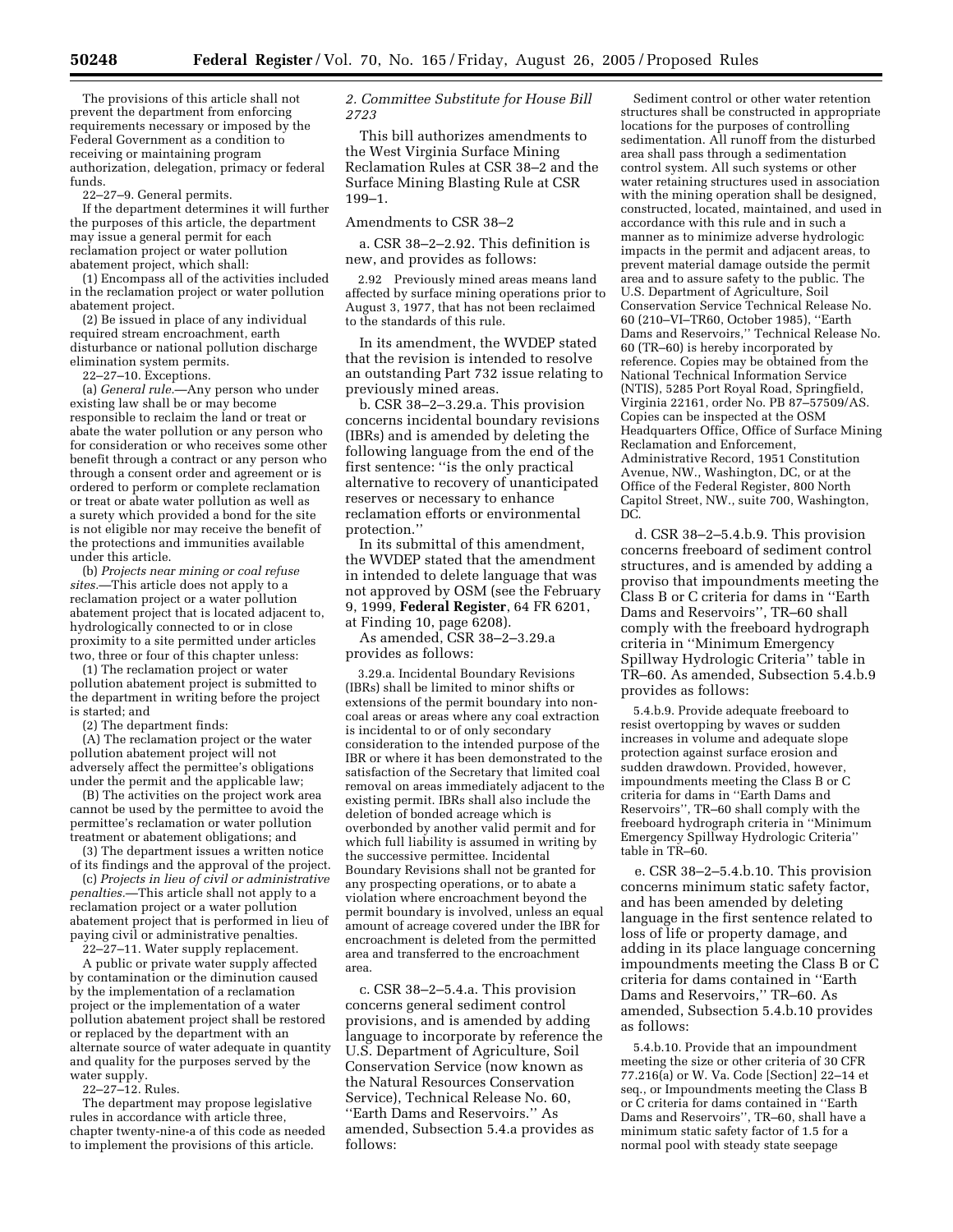saturation conditions, and a seismic safety factor of at least 1.2. Impoundments not meeting the size or other criteria of 30 CFR 77.216 (a) or W. Va. Code [Section] 22–14 *et seq.*, except for a coal mine waste impounding structure, and located where failure would not be expected to cause loss of life or serious property damage shall have a minimum static safety factor of 1.3 for a normal pool with steady state seepage saturation conditions.

f. CSR 38–2–5.4.b.12. This provision concerns stable foundations of sediment control structures, and has been amended by adding language at the end of the final sentence to clarify that the laboratory testing of foundation material shall be performed to determine the design requirements for foundation stability. As amended, Subsection 5.4.b.12 provides as follows:

5.4.b.12. Provide for stable foundations during all phases of construction and operation and be designed based on adequate and accurate information on the foundation conditions. For structures meeting the criteria of paragraph 5.4.b.10 of this subdivision, provide foundation investigations and any necessary laboratory testing of foundation material, shall be performed to determine the design requirements for foundation stability.

g. CSR 38–2–5.4.c.7. This provision is new and provides as follows:

5.4.c.7. Impoundments meeting the Class B or C criteria for dams in Earth Dams and Reservoirs, TR–60 shall comply with the following: (1) ''Minimum Emergency Spillway Hydrologic Criteria'' table in TR– 60; (2) the emergency spillway hydrograph criteria in the ''Minimum Emergency Spillway Hydrologic Criteria'' table in TR– 60, or larger event specified by the Secretary; and (3) and the requirements of this subdivision.

h. CSR 38–2–5.4.d.4. This provision, concerning design and construction certification of coal refuse impoundments and embankment type impoundments, has been amended by adding language concerning impoundments meeting the Class B or C criteria for dams. As amended, Subsection 5.4.d.4 provides as follows:

5.4.d.4. Design and construction certification of coal refuse impoundments and embankment type impoundments meeting or exceeding the size requirements or other criteria of Federal MSHA regulations at 30 CFR 77.216 (a) or impoundments meeting the Class B or C criteria for dams in Earth Dams and Reservoirs, TR–60 may be performed only by a registered professional engineer experienced in the design and construction of impoundments.

i. CSR 38–2–5.4.e.1. This provision concerns the inspection of impoundments and sediment control structures, and has been amended by adding language concerning

impoundments meeting the Class B or C criteria for dams. As amended, Subsection 5.4.e.1 provides as follows:

5.4.e.1. A qualified registered professional engineer or other qualified professional specialist, under the direction of the professional engineer, shall inspect each impoundment or sediment control structure provided, that a licensed land surveyor may inspect those impoundments or sediment control or other water retention structures which do not meet the size or other criteria of 30 CFR 77.216(a), Impoundments meeting the Class B or C criteria for dams in Earth Dams and Reservoirs, TR–60 or W. Va. Code [Section] 22–14 et seq., and which are not constructed of coal processing waste or coal refuse. The professional engineer, licensed land surveyor, or specialist shall be experienced in the construction of impoundments and sediment control structures.

j. CSR 38–2–5.4.f. This provision concerns examinations of embankments, and has been amended by adding language concerning impoundments meeting the Class B or C criteria for dams. As amended, Subsection 5.4.f provides as follows:

5.4.f. Examinations. Embankments subject to Federal MSHA regulations at 30 CFR 77.216 or impoundments meeting the Class B or C criteria for dams in Earth Dams and Reservoirs, TR–60 must be examined in accordance with 77.216–3 of said regulations. Other embankments shall be examined at least quarterly by a qualified person designated by the operator for appearance of structural weakness and other hazardous conditions. Examination reports shall be retained for review at or near the operation.

In its submittal of the amendments concerning sediment control or other water retention structures, the WVDEP stated that the amendments are intended to resolve the outstanding Part 732 issue that impoundments meeting the Class B or C criteria for dams in Earth Dams and Reservoirs, TR–60, comply with (1) the freeboard criteria in TR–60, (2) have a minimum static safety factor of 1.5 for a normal pool with steady-state seepage saturation conditions, and a seismic safety factor of at least 1.2, (3) emergency spillway hydrologic criteria and the emergency spillway hydrograph criteria in TR–60, and (4) specify the certification, inspections, and examinations of requirements of these structures (see the Part 732 letter dated July 22, 1997, Administrative Record Number WV– 1071). The WVDEP stated that the Federal counterpart is found in 30 CFR 816.49 concerning impoundments.

k. CSR 38–2–7.4.b.1.A.1. This provision concerns the development of a planting plan and long-term management plan for commercial forestry. The first sentence of this

provision is amended by clarifying that the professional forester must be a West Virginia registered professional forester.

l. CSR 38–2–7.4.b.1.A.3. This provision concerns the commercial species plan for commercial forestry and is amended in the first sentence to clarify that the registered professional forester must be a West Virginia registered professional forester.

m. CSR 38–2–7.4.b.1.A.3.(b). This provision concerns the creation of a certified geology map relating to commercial forestry areas. The provision is amended by revising the kinds of information pertaining to physical and chemical properties of strata that must be provided in the permit application. As amended, Subsection 7.4.b.1.A.3.(b) provides as follows:

7.4.b.1.A.3.(b). An approved geologist shall create a certified geology map showing the location, depth, and volume of all strata in the mined area, the physical and chemical properties of each stratum to include rock texture, pH, potential acidity and alkalinity. For each stratum proposed as soil medium, the following information shall also be provided: total soluble salts, degree of weathering, extractable levels of phosphorus, potassium, calcium, magnesium, manganese, and iron and other properties required by the Secretary to select best available materials for mine soils.

In its submittal of its amendment to this provision, the WVDEP stated that the amendment is to clarify that only the material proposed to be the resulting soil medium needs the additional analysis.

n. CSR 38–2–7.4.b.1.A.4. This provision concerns the commercial forestry long-term management plan and is amended in the first sentence by adding the words ''West Virginia'' immediately before the words ''registered professional forester.''

o. CSR 38–2–7.4.b.1.B.1. This provision concerns a commercial forestry and forestry reclamation plan, and is amended by deleting the word ''certified'' immediately before the phrase ''professional soil scientist'' in the first sentence.

In its submittal of its amendment to this provision, the WVDEP stated that the word ''certified'' is being deleted because West Virginia does not have a certification system for soil scientist.

p. CSR 38–2–7.4.b.1.C.1. This provision concerns commercial forestry areas, and is amended by adding the word ''areas'' immediately following the words ''commercial forestry'' in the first sentence, and by revising the standards for slopes of the postmining landform. As amended, Subsection 7.4.b.1.C.1 provides as follows: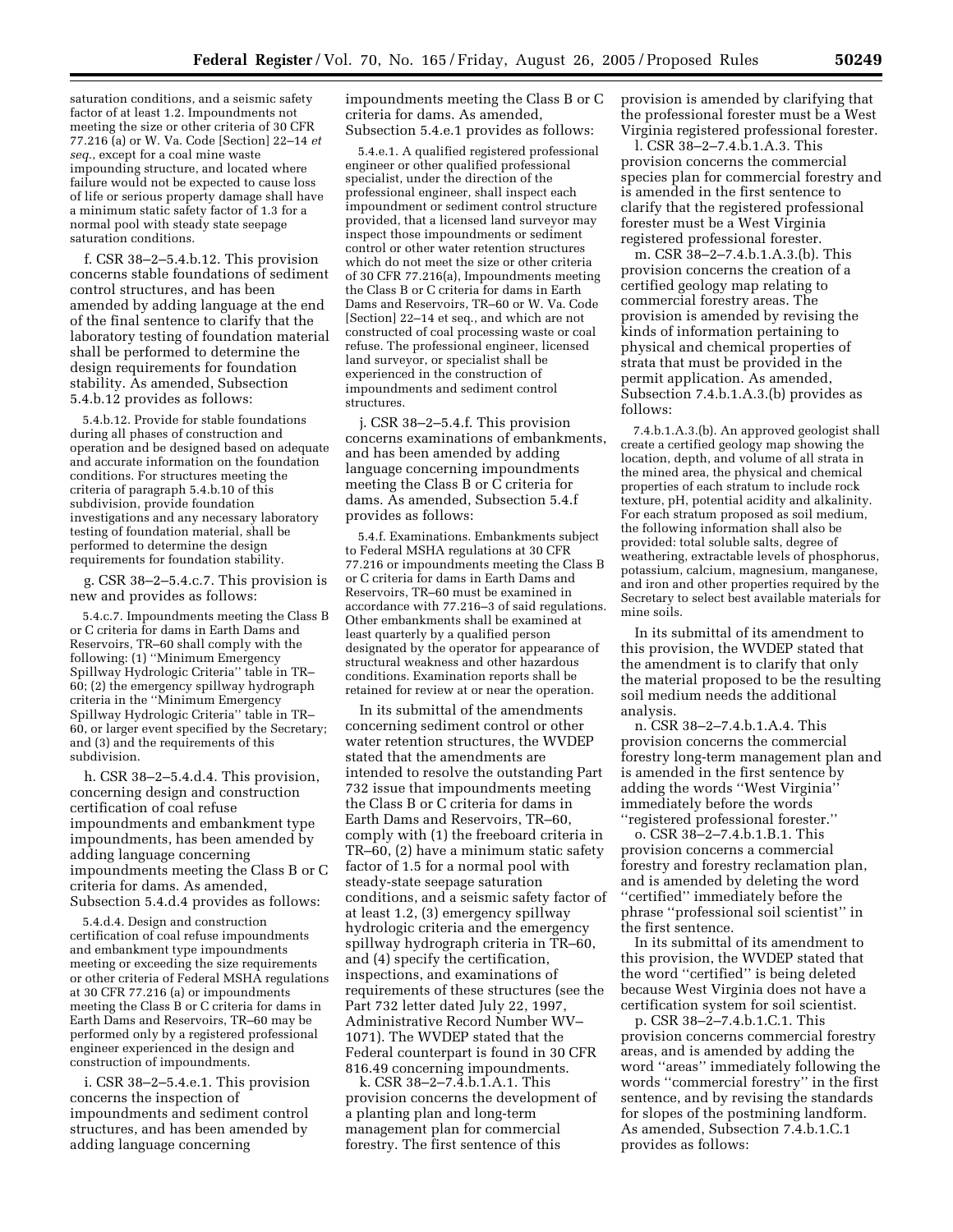7.4.b.1.C.1. For commercial forestry areas, the Secretary shall assure that the postmining landscape is rolling, and diverse. The backfill on the mine bench shall be configured to create a postmining topography that includes the principles of land forming (e.g., the creation of swales) to reflect the premining irregularities in the land. Postmining landform shall provide a rolling topography with slopes between 5% and 20% with an average slope of 10% to 15%. The elevation change between the ridgeline and the valleys shall be varied. The slope lengths shall not exceed 500 feet. The minimum thickness of backfill, including mine soil, placed on the pavement of the basal seam mined in any particular area shall be ten (10) feet.

q. CSR 38–2–7.4.b.1.C.2. This provision concerns commercial forestry areas and is amended by adding the word ''areas'' immediately after the phrase ''commercial forestry'' in the first sentence.

r. CSR 38–2–7.4.b.1.C.3. This provision concerns commercial forestry areas and is amended by deleting the words ''in areas'' in the first sentence adding the word ''areas'' in their place.

s. CSR 38–2–7.4.b.1.C.4. This provision concerns commercial forestry areas and is amended by adding the word ''areas'' immediately following the words ''commercial forestry'' in the first sentence. In addition, the first sentence is also amended by deleting the word ''permitted'' and replacing that word with the words "commercial forestry."

t. CSR 38–2–7.4.b.1.C.5. This provision concerns forestry areas and is amended by adding the word ''areas'' immediately after the word ''forestry'' in the first sentence.

The WVDEP stated in its submittal that this change has been made to ''address a concern of the QA/QC Panel that the Configuration of regrade area is still too flat (Reference: Directors Meeting October 15, 2003).''

u. CSR 38–2–7.4.b.1.D.6. This provision concerns soil substitutes, and is amended by adding the words ''and is in accordance with 14.3.c of this rule'' at the end of the first sentence. As amended, the first sentence at CSR 38– 2–7.4.b.1.D.6 provides as follows:

7.4.b.1.D.6. Before approving the use of soil substitutes, the Secretary shall require the permittee to demonstrate that the selected overburden material is suitable for restoring land capability and productivity and is in accordance with 14.3.c of this rule.

The WVDEP stated in its submittal that this change has been made to comply with the required program amendment codified in the Federal regulations at 30 CFR 948.16(wwww). The Federal regulations at 30 CFR 948.16(wwww) provide that CSR 38–2– 7.4.b.1.D.6 be amended to provide that the substitute material is equally

suitable for sustaining vegetation as the existing topsoil and the resulting medium is the best available in the permit area to support vegetation.

v. CSR 38–2–7.4.b.1.D.8. This provision concerns the final surface material used as the commercial forestry mine soil and has been amended in the first sentence by adding the word ''areas'' immediately after the phrase ''[f]or commercial forestry.''

w. CSR 38–2–7.4.b.1.D.9. This provision concerns the final surface material used as the forestry mine soil and has been amended in the first sentence by adding the word ''areas'' immediately after the phrase ''[f]or forestry.'

x. CSR 38–2–7.4.b.1.D.11. This provision concerns forestry mine soil, and has been amended by adding the phrase ''except for valley fill faces'' at the end of the sentence. As amended, Subsection 7.4.b.1.D.11 provides that ''[f]orestry mine soil shall, at a minimum, be placed on all areas achieving AOC, except for valley fill faces.''

In its submittal, the WVDEP stated that the amendment is intended to provide clarification.

y. CSR 38–2–7.4.b.1.H.1. This provision concerns tree species and compositions for commercial forestry areas and forestry areas. The list of hardwoods in this provision is amended by deleting ''white and red oaks, other native oaks'' and adding in their place ''white oak, chestnut oak, northern red oak, and black oak'' and by adding the words ''basswood, cucumber magnolia'' to the list. In addition, the word ''areas'' is added immediately following the words ''[f]or forestry'' in the third sentence. In addition, the list of hardwoods for forestry areas is amended by deleting the words ''white and red oaks, other native oaks'' and adding in their place the words ''white oak, chestnut oak, northern red oak, black oak,'' and by adding ''basswood'' and ''cucumber magnolia'' to the list. As amended, Subsection 7.4.b.1.H.1 provides as follows:

7.4.b.1.H.1. Commercial tree and nurse tree species selection shall be based on sitespecific characteristics and long-term goals outlined in the forest management plan and approved by a registered professional forester. For commercial forestry areas, the Secretary shall assure that all areas suitable for hardwoods are planted with native hardwoods at a rate of 500 seedlings per acre in continuous mixtures across the permitted area with at least six (6) species from the following list: white oak, chestnut oak, northern red oak, black oak, white ash, yellow-poplar, basswood, cucumber magnolia, black walnut, sugar maple, black cherry, or native hickories. For forestry areas,

the Secretary shall assure that all areas suitable for hardwoods are planted with native hardwoods at a rate of 450 seedlings per acre in continuous mixtures across the permitted area with at least three (3) or four (4) species from the following list: white oak, chestnut oak, northern red oak, black oak, white ash, yellow-poplar, basswood, cucumber magnolia, black walnut, sugar maple, black cherry, or native hickories.

In its submittal of the amendment to this provision, the WVDEP stated that the amendment is intended to provide clarification for oaks and mixtures.

z. CSR 38–2–7.4.b.1.H.2. This provision has been amended in the first sentence by adding the word ''areas'' immediately after the phrase ''[f]or commercial forestry.''

aa. CSR 38–2–7.4.b.1.H.6. This provision has been amended in the first sentence by adding the word ''areas'' immediately after the phrase ''[f]or commercial forestry.''

bb. CSR 38–2–7.4.b.1.I.1. Subsection 7.4.b.1.I.1 has been amended in the last sentence by deleting the word ''certified'' immediately before the words ''soil scientist'' and adding in its place the word ''professional.'' As amended, the sentence provides as follows: ''[b]efore approving Phase I bond release, a professional soil scientist shall certify, and the Secretary shall make a written finding that the mine soil meets these criteria.''

cc. CSR 38–2–7.4.b.1.I.2. Subsection 7.4.b.1.I.2 has been amended in two places by adding the word ''areas.'' The first sentence has been amended by adding the word ''areas'' immediately after the phrase ''for commercial forestry.'' The second from last sentence has been amended by adding the word ''areas'' immediately after the phrase ''both commercial forestry and forestry.''

dd. CSR 38–2–7.4.b.1.I.3. Subsection 7.4.b.1.I.3 has been amended in three places by adding the word ''areas.'' The first sentence has been amended by adding the word ''areas'' immediately after the phrase ''for commercial forestry and forestry.'' The second sentence has been amended by adding the word ''areas'' immediately after the words ''[f]or forestry.'' The third sentence has been amended by adding the word ''areas'' immediately after the phrase ''for commercial forestry.''

ee. CSR 38–2–7.4.b.1.I.4. This provision concerns a commercial forestry mitigation plan, and has been amended in the last sentence by adding the phrase ''and the site meets the standards of 9.3.h of this rule'' at the end of the sentence. In addition, the word ''and'' has been deleted in the last sentence immediately after the phrase ''follow the provisions of this rule'' and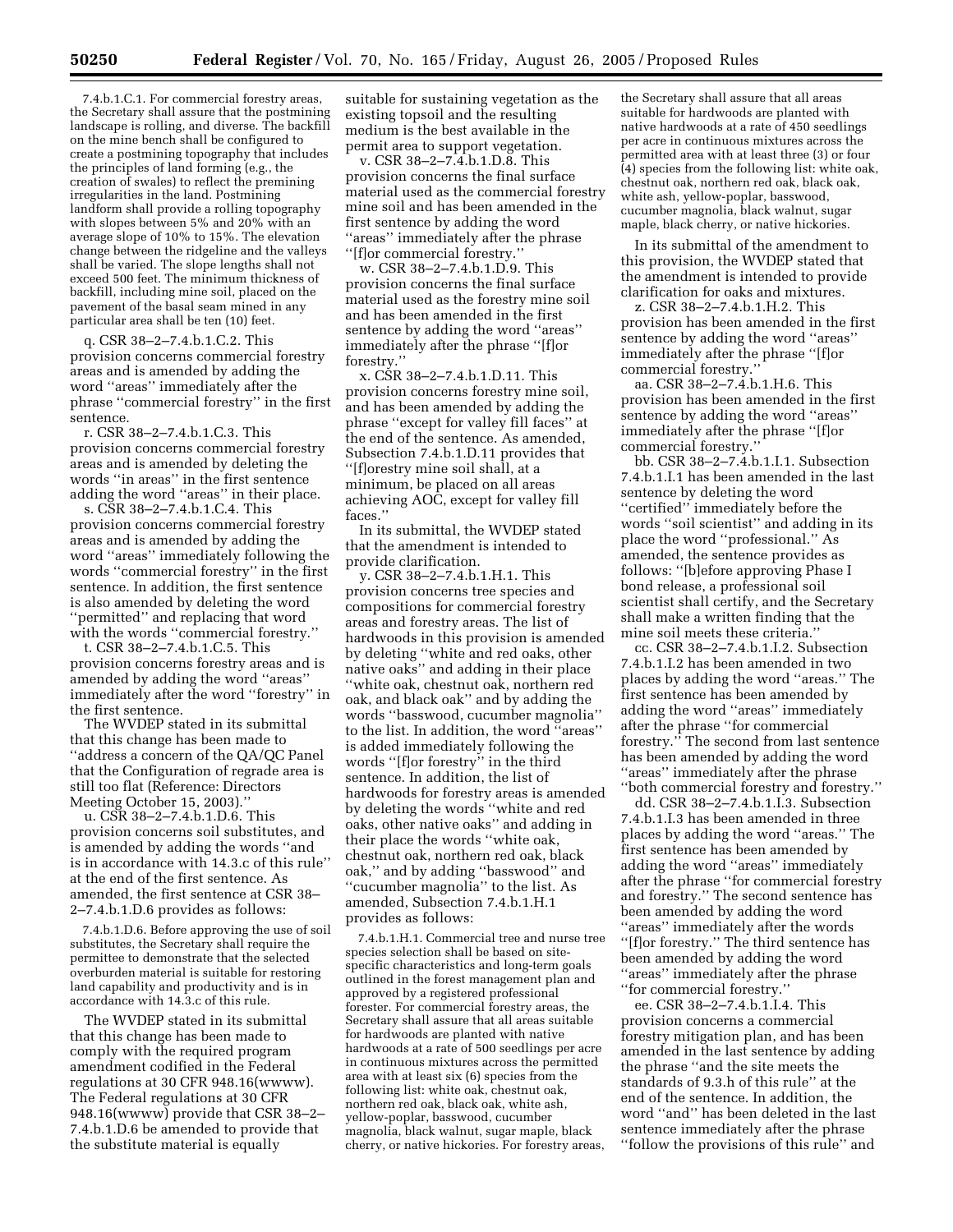that word has been replaced by a semicolon.

In its submittal of the amendment to this provision, the WVDEP stated that in an August 18, 2000, **Federal Register** notice (65 FR 50409, see pages 50423 and 50424), OSM stated that the requirement to pay twice the remaining bond is approved to the extent that payment of the civil penalty will not allow an other to receive final release. The WVDEP stated that the remainder of 7.4.1.I.4 was not approved.

ff. CSR 38–2–7.4.b.1.J. This provision concerns the front faces of valley fills and has been amended by deleting existing Subsections 7.4.b.1.J.1.(b) and (c) and re-designating existing Subsections 7.4.b.1.J.1.(d) and (e) as new Subsections 7.4.b.1.J.1.(b) and (c). As amended, Subsection 7.4.b.1.J. provides as follows:

7.4.b.1.J. Front Faces of Valley Fills. 7.4.b.1.J.1. Front faces of valley fills shall be exempt from the requirements of this rule except that:

7.4.b.1.J.1.(a). They shall be graded and compacted no more than is necessary to achieve stability and non-erodability;

7.4.b.1.J.1.(b). The groundcover mixes described in subparagraph 7.4.d.b.1.G. shall be used unless the Secretary requires a different mixture;

7.4.b.1.J.1.(c) Kentucky 31 fescue, serecia lespedeza, vetches, clovers (except ladino and white clover) or other invasive species may not be used; and

7.4.b.1.J.2. Although not required by this rule, native, non-invasive trees may be planted on the faces of fills.

In its submittal of this provision, the WVDEP stated that this provision was amended to remove language that contradicts other parts of CSR 38–2–7.4.

gg. CSR 38–2–7.5.a. Section CSR 38– 2–7.5 concerns Homestead postmining land use. Subsection CSR 38–2–7.5.a has been amended by adding a new sentence to the end of the existing language. As amended, CSR 38–2–7.5.a provides as follows:

7.5.a. Operations receiving a variance from AOC for this use shall establish homesteading on at least one half  $(1/2)$  of the permit area. The remainder of the permit area shall support an alternate AOC variance use. The acreage considered homesteading shall be the sum of the acreage associated with the following: the civic parcel; the commercial parcel; the conservation easement; the homestead parcel; the rural parcel and any required infrastructure.

We note that this revision is intended to comply with the required program amendment codified in the Federal regulations at 30 CFR 948.16 (rrrrr). The requirement at 30 CFR 948.16 (rrrrr) provides for the amendment of: (1) CSR 38–2–7.5.a to clarify whether or not the calculated acreage of the Commercial

Parcel(s) is to be summed with the total Homestead acreage for the purpose of calculating the acreage of other various components of the Homestead Area (such as Common Lands, Village Parcels, Conservation Easement, etc.); and (2) CSR 38–2–7.5.l.4 to clarify whether or not the acreage for Public Nursery is to be calculated based on the amount of acreage available for the Village Homestead, the Civil Parcel, or the entire Homestead Area (see Item 2(mm) below).

hh. CSR 38–2–7.5.b.3. This provision concerns the definition of ''Commercial parcel,'' and has been amended by deleting the word ''regulation'' in the last sentence and replacing that word with the word ''rule.'' In addition, a new sentence has been added to the end of the provision. As amended, Subsection 7.5.b.3 provides as follows:

7.5.b.3. Commercial parcel means a parcel retained by the landowner of record and incorporated within the homestead area on which the landowner or its designee may develop commercial uses. The size and location of commercial parcels shall comply with the requirements of this rule. Provided, however, parcels retained by the landowner for commercial development and incorporated within the Homestead area must be developed for commercial uses as provided by subdivision 7.5.g.5 of this rule.

In its submittal of the amendment of this provision, the WVDEP stated that the amendment is to comply with the required program amendment codified in the Federal regulations at 30 CFR 948.16(fffff). The requirement at 30 CFR 948.16(fffff) provides that CSR 38–2– 7.5.b.3 be amended, or the West Virginia program otherwise be amended, to clarify that parcels retained by the landowner for commercial development and incorporated within the Homestead area must be developed for commercial uses as provided by Subsection CSR 38– 2–7.5.g.5.

ii. CSR 38–2–7.5.i.10. This provision concerns wetlands associated with Homestead areas, and is amended by adding a new sentence immediately following the existing first sentence. As amended, Subsection 7.5.i.10 provides as follows:

7.5.i.10. Wetlands. Each homestead plan may describe areas within the homestead area reserved for created wetlands. The created wetlands shall comply with the requirements of 3.5 of this rule. These created wetlands may be ponds, permanent impoundments or wetlands created during mining. They may be left in place after final bond release. Any pond or impoundment left in place is subject to requirements under subsection 5.5 of this rule.

In its submittal of the amendment of this provision, the WVDEP stated that

the amendment is to comply with the required program amendment codified in the Federal regulations at 30 CFR 948.16(iiiii). The requirement at 30 CFR 948.16(iiiii) provides that CSR 38–2– 7.5.i.10 be amended, or the West Virginia program otherwise be amended, to require compliance with the permit requirements at CSR 38–2– 3.5.d.

jj. CSR 38–2–7.5.j.3.A. This provision concerns the definition of soil in relation to Homestead areas, and is amended in the first sentence by adding the soil horizon ''E'' between soil horizons "A" and "B."

In its submittal of the amendment of this provision, the WVDEP stated that the amendment is to comply with the required program amendment codified in the Federal regulations at 30 CFR 948.16(jjjjj). The requirement at 30 CFR 948.16(jjjjj) provides that CSR 38–2– 7.5.j.3.A be amended by adding an ''E'' horizon.

kk. CSR 38–2–7.5.j.3.B. This provision concerns the recovery and use of soil on Homestead areas, and is amended by deleting the exception that is stated in the first sentence. As amended, Subsection 7.5.j.3.B provides as follows:

7.5.j.3.B. The Secretary shall require the operator to recover and use all the soil on the mined area, as shown on the soil maps. The Secretary shall assure that all saved soil includes all of the material from the O and A horizons.

In its submittal of this revision, the WVDEP stated that the revision is intended to comply with the required program amendment codified in the Federal regulations at 30 CFR 948.16 (kkkkk). The requirement at 30 CFR 948.16 (kkkkk) provides that CSR 38–2– 7.5.j.3.B be amended by deleting the phrase, ''except for those areas with a slope of at least 50%,'' and by deleting the phrase, ''and other areas from which the applicant affirmatively demonstrates and the Director of the WVDEP finds that soil cannot reasonably be recovered.''

ll. CSR 38–2–7.5.j.3.E. This provision concerns soil substitutes and is amended by adding the phrase ''and is in accordance with 14.3.c of this rule'' at the end of the first sentence.

In its submittal of this revision, the WVDEP stated that the revision is intended to comply with the required program amendment codified in the Federal regulations at 30 CFR 948.16 (lllll). The requirement at 30 CFR 948.16 (lllll) provides that CSR 38–2–7.5.j.3.E be amended, or the West Virginia program otherwise be amended, to provide that soil substitute material must be equally suitable for sustaining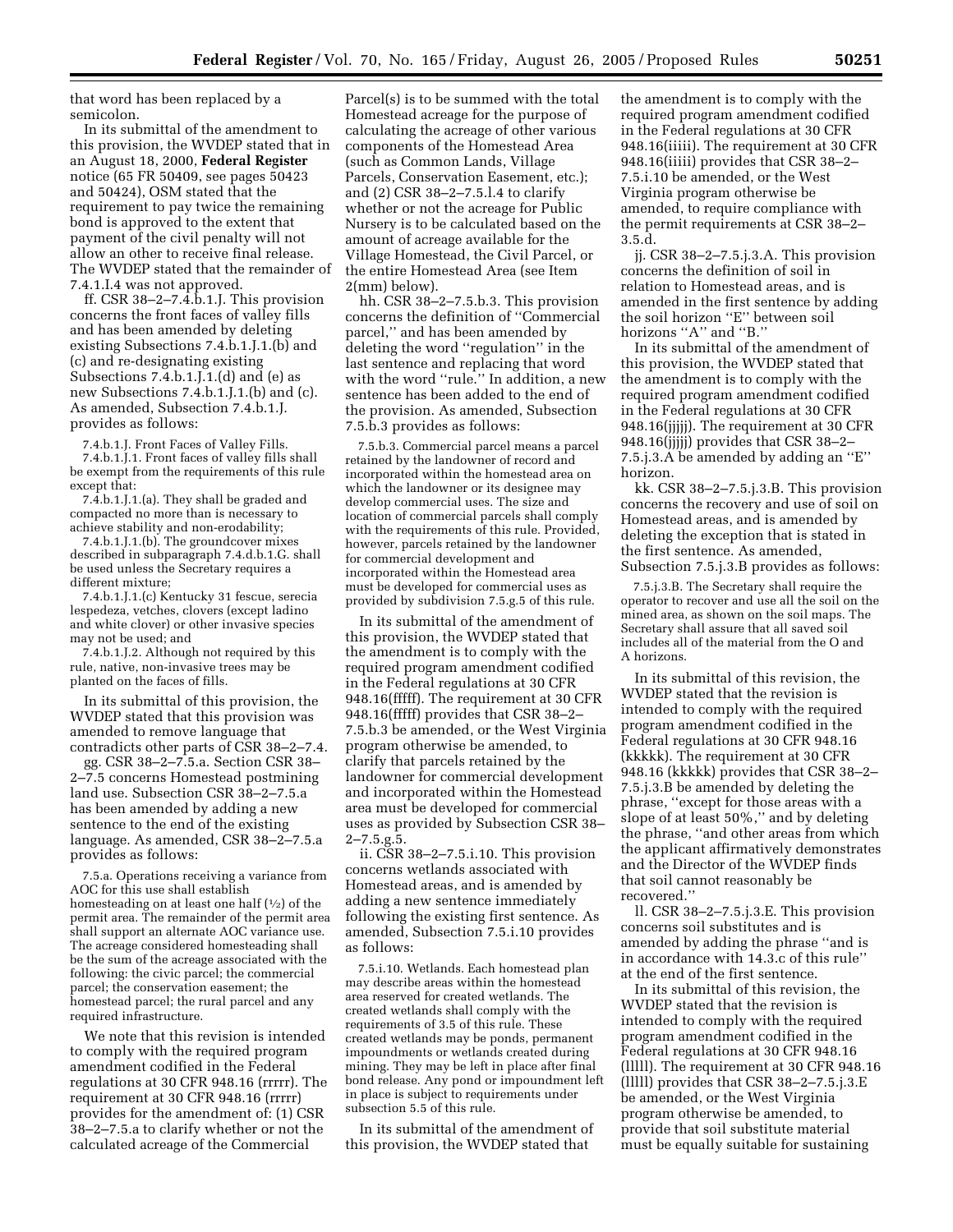vegetation as the existing topsoil and the resulting medium is the best available in the permit area to support vegetation.

mm. CSR 38–2–7.5.l.4.A. This provision concerns public nursery associated with Homestead areas, and is amended by adding the word ''village'' between the words ''homestead'' and ''area'' in the first sentence.

In its submittal of this revision, the WVDEP stated that the revision is intended to comply with the required program amendment codified in the Federal regulations at 30 CFR 948.16 (rrrrr). The requirement at 30 CFR 948.16 (rrrrr) provides for the amendment of: (1) CSR 38–2–7.5.a to clarify whether or not the calculated acreage of the Commercial Parcel(s) is to be summed with the total Homestead acreage for the purpose of calculating the acreage of other various components of the Homestead Area (such as Common Lands, Village Parcels, Conservation Easement, etc.); and (2) CSR 38–2–7.5.l.4 to clarify whether or not the acreage for the Public Nursery is to be calculated based on the amount of acreage available for the Village Homestead, the Civil Parcel, or the entire Homestead Area.

nn. CSR 38–2–7.5.o.2. This provision concerns Phase II bond release of surface mining operations with a Homestead postmining land use, and is amended by adding a proviso at the end of the existing provision. As amended, CSR 38–2–7.5.o.2 provides as follows:

7.5.o.2. Phase II bond release may not occur before two years have passed since Phase I bond release. Before approving Phase II bond release, the Secretary shall assure that the vegetative cover is still in place. The Secretary shall further assure that the tree survival on the conservation easements and public nurseries are no less than 300 trees per acre (80% of which must be species from the approved list). Furthermore, in the conservation easement and public nursery areas, there shall be a 70% ground cover where ground cover includes tree canopy, shrub and herbaceous cover, and organic litter. Trees and shrubs counted in considering success shall be healthy and shall have been in place at least two years, and no evidence of inappropriate dieback. Phase II bond release shall not occur until the service drops for the utilities and communications have been installed to each homestead parcel. Provided, however, the applicable revegetation success standards for each phase of bond release on Commercial Parcels, Village Parcels, Rural Parcels, Civic Parcels and Common Lands shall be its corresponding revegetation success standards specified in 9.3 of this rule.

In its submittal of this revision, the WVDEP stated that the revision is intended to comply with the required program amendment codified in the

Federal regulations at 30 CFR 948.16 (ppppp). The requirement at 30 CFR 948.16 (ppppp) provides that CSR 38–2– 7.5.o.2 be amended, or the West Virginia program otherwise be amended, to identify the applicable revegetation success standards for each phase of bond release on Commercial Parcels, Village Parcels, Rural Parcels, Civic Parcels and Common Lands.

oo. CSR 38–2–9.3.d. Subsection 9.3 concerns the standards for evaluating vegetative cover. Subsection 9.3.d is amended by deleting the word ''determine'' in the first sentence, and adding in its place the word ''verify.'' The existing second sentence concerning a statistically valid sampling technique is deleted, and is replaced by a new sentence that requires the operator to provide the Secretary of the WVDEP with a statistically valid sampling technique. As amended, Subsection 9.3.d provides as follows:

9.3.d. Not less than two (2) years following the last date of augmented seeding, the Secretary shall conduct a vegetative inspection to verify that applicable standards for vegetative success have been met. The operator shall provide to the Secretary a vegetative evaluation using a statistically valid sampling technique with a ninety (90) percent statistical confidence interval. An inspection report shall be filed for each inspection and when the standard is met, the Secretary shall execute a Phase II bond release.

pp. CSR 38–2–9.3.e. Subsection 9.3.e concerns request of final bond release, and is amended by adding the phrase ''which includes a final vegetative evaluation using approved, statistically valid sampling techniques'' to the end of the first sentence. In addition, the words ''inspection to verify the'' are added to the second sentence, immediately following the phrase ''the Secretary shall conduct.'' Finally, the words ''using approved, statistically valid sampling techniques'' are deleted from the end of the second sentence. As amended, Subsection 9.3.e provides as follows:

9.3.e. After five (5) growing seasons following the last augmented seeding, planting, fertilization, revegetation, or other work, the operator may request a final inspection and final bond release which includes a final vegetative evaluation using approved, statistically valid sampling techniques. Upon receipt of such request, the Secretary shall conduct an inspection to verify the final vegetative evaluation. A final report shall be filed and if the applicable standards have been met, the Secretary shall release the remainder of the bond. Ground cover, production, or stocking shall be considered equal to the approved success standard when they are not less than 90 (ninety) percent of the success standard.

In its submittal of the amendment of this provision, the WVDEP stated that the amendment is to make it clear that the operator will provide the information to determine if the vegetation success standard has been met.

qq. CSR 38–2–14.5.h. Subsection CSR 38–2–14.5 concerns performance standards for hydrologic balance. Subsection 14.5.h is amended by adding two new sentences at the end of this provision relating to the waiver of water supply replacement. As amended, Subsection 14.5.h provides as follows:

14.5.h. A waiver of water supply replacement granted by a landowner as provided in subsection (b) of section 24 of the Act [WVSMCRA] shall apply only to underground mining operations, provided that a waiver shall not exempt any operator from the responsibility of maintaining water quality. Provided, however, the requirement for replacement of an affected water supply that is needed for the land use in existence at the time of contamination, diminution or interruption or where the affected water supply is necessary to achieve the postmining land use shall not be waived. If the affected water supply was not needed for the land use in existence at the time of loss, contamination, or diminution, and if the supply is not needed to achieve the postmining land use, replacement requirements may be satisfied by demonstrating that a suitable alternative water source is available and could feasibly be developed. If the latter approach is selected, written concurrence must be obtained from the water supply owner.

In its submittal of this revision, the WVDEP stated that the revision is intended to comply with the required program amendment codified in the Federal regulations at 30 CFR 948.16 (sss). The requirement at 30 CFR 948.16 (sss) provides that CSR 38–2–14.5.h be amended, or the West Virginia program otherwise be amended, to require that, if the water supply is not needed for the existing or postmining land use, such waiver can only be approved where it is demonstrated that a suitable alternative water source is available and could feasibly be developed.

rr. CSR 38–2–14.15.c.3. Subsection CSR 38–2–14.15 concerns performance standards for contemporaneous reclamation. Subsection 14.15.c.3 is amended by deleting the reference to the ''National Environmental Policy Act'' and adding in its place a reference to the ''Endangered Species Act.''

In its submittal of the amendment to this provision, the WVDEP stated that the amendment is to correct a wrong cross-reference.

ss. CSR 38–2–20.6.d. Section CSR 38– 2–20 concerns Inspection and Enforcement. Subsection CSR 38–2–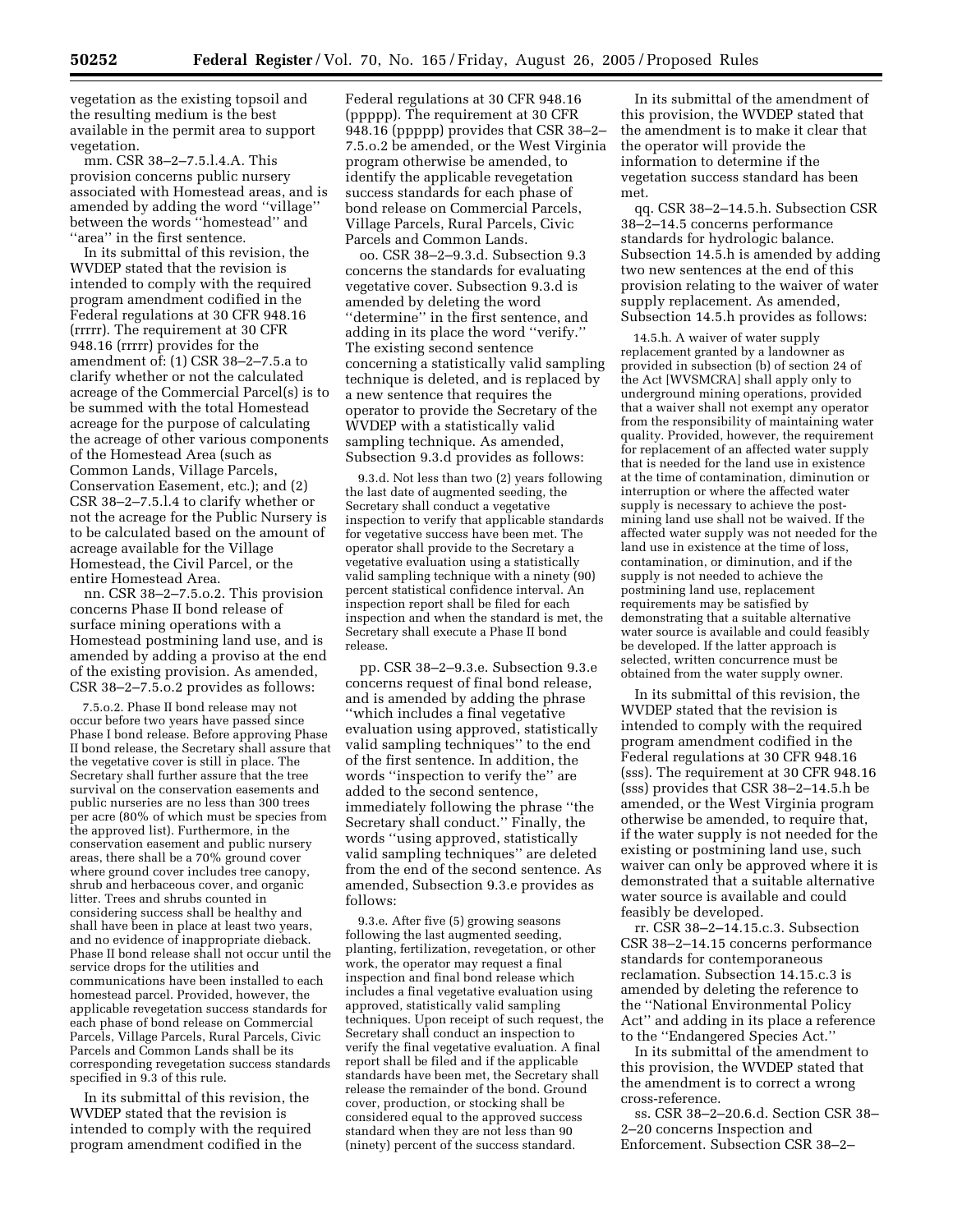20.6.d concerns Notice of Informal Assessment Conference, and is amended by deleting the second sentence of this provision. The deleted sentence provided as follows: ''[p]rovided, however, the operator shall forward the amount of proposed penalty assessment to the Secretary for placement in an interest bearing escrow account.

tt. CSR 38–2–20.6.j. Subsection CSR 38–2–20.6.j concerns Escrow, and is amended by deleting the words ''an informal conference or'' and adding in their place the word ''a.'' As amended, CSR 38–2–20.6.j provides as follows: ''Escrow. If a person requests a judicial review of a proposed assessment, the proposed penalty assessment shall be held in escrow until completion of the judicial review.''

In its submittal of this amendment, the WVDEP stated that the requirement to pre-pay penalty prior to informal conference did not achieve the desired results. WVDEP also stated that it has led to confusion between agency and industry alike and, therefore, the agency is deleting this requirement.

#### Amendments to CSR 199–1

a. CSR 199–1–2.36a. Section CSR 199–1–2 concerns Definitions. New Subsection 2.36a has been added to define the term ''Community or Institutional Building.'' New Subsection 2.36a provides as follows:

2.36a. Community or Institutional Building means any structure, other than a public building or an occupied dwelling, which is used primarily for meetings, gatherings or functions of local civic organizations or other community groups; functions as an educational, cultural, historic, religious, scientific, correctional, mental health or physical health care facility; or is used for public services, including, but not limited to, water supply, power generation or sewage treatment.

In its submittal of the amendment to this provision, the WVDEP stated that the amendment further defines the definition, and the information was taken from CSR 38–2.

b. CSR 199–1–2.36b. New Subsection 2.36b has been added to define the term ''Public Building.'' New Subsection 2.36b provides as follows:

2.36b. Public Building means any structure that is owned or leased by a public agency or used primarily for public business or meetings.

In its submittal of the amendment to this provision, the WVDEP stated that the amendment further defines the definition, and the information was taken from CSR 38–2.

c. CSR 199–1–2.37. New Subsection 2.37 has been added to define the term ''Structure.'' Existing Subsections 2.37,

2.38, and 2.39 have been renumbered as Subsections 2.38, 2.39, and 2.40. New Subsection 2.37 provides as follows:

2.37 Structure means any man-made structures within or outside the permit areas which include, but is not limited to: Dwellings, outbuildings, commercial buildings, public buildings, community buildings, institutional buildings, gas lines, water lines, towers, airports, underground mines, tunnels and dams. The term does not include structures built and/or utilized for the purpose of carrying out the surface mining operation.

In its submittal of the amendment to this provision, the WVDEP stated that the definition was taken from CSR 38– 2.

d. CSR 199–1–3.3.b. Subsection CSR 199–1–3.3 concerns public notice of blasting operations, and has been amended by adding new Subsection 3.3.b to provide as follows:

3.3.b. Blasting Signs. The following signs and markers shall be erected and maintained while blasting is being conducted:

3.3.b.1 Warning signs shall be conspicuously displayed at all approaches to the blasting site, along haulageways and access roads to the mining operation and at all entrances to the permit area. The sign shall at a minimum be two feet by three feet (2' x 3') reading ''WARNING! Explosives in Use'' and explaining the blasting warning and the all clear signals and the marking of blasting areas and charged holes; and

3.3.b.2 Where blasting operations will be conducted within one hundred (100) feet of the outside right-of-way of a public road, signs reading ''Blasting Area'', shall be conspicuously placed along the perimeter of the blasting area.

In its submittal of the amendment to this provision, the WVDEP stated that the amendment adds information from CSR 38–2 relating to blasting signs.

e. CSR 199–1–3.7. Subsection CSR 199–1–3.7 concerns blasting control for other structures, and has been amended by deleting the words ''in subsection 2.35 of this rule'' in the first sentence.

In its submittal of the amendment to this provision, the WVDEP stated that the amendment eliminates an incorrect reference.

f. CSR 199–1–4.8. Subsection CSR 199–1–4.8 concerns violations by a certified blaster, and has been amended by deleting the words ''director shall'' and replacing those words with the words ''Secretary may.'' In addition, the words ''written notification'' are added immediately after the word ''issue.'' The phrase ''or revoke the certification of'' is added immediately after the phrase ''a temporary suspension order'', and the word ''against'' has been deleted. As amended, the paragraph at Subsection CSR 199–1–4.8 provides as follows:

4.8. Violations by a Certified Blaster. —The Secretary may issue written notification, a temporary suspension order, or revoke the certification of a certified blaster who is, based on clear and convincing evidence, in violation of any of the following:

g. CSR 199–1–4.8.c. This Subsection has been amended by deleting the words ''[s]ubstantial or significant'' at the beginning of the first sentence, and by capitalizing the word ''federal'' in the first sentence.

h. CSR 199–1–4.8.f and 4.8.g. These Subsections are added and provide as follows:

4.8.f. A pattern of conduct which is not consistent with acceptance of responsibility for blasting operations, *i.e.*, repeated violations of State or Federal laws pertaining to explosives; or

4.8.g. Willful Conduct—The Secretary shall suspend or revoke the certification of a blaster for willful violations of State or Federal laws pertaining to explosive.

In its submittal of the amendment to this provision, the WVDEP stated that the amendment was made because the wording was not consistent with previously approved rule 22–4–6.01, according to OSM. In addition, the WVDEP stated that this subsection has been reorganized and renumbered for clarity reasons, as required by the Council of Joint Rulemaking.

i. CSR 199–1–4.9. This subsection concerns penalties, and has been amended, reorganized and renumbered. A new title, ''Suspension and Revocation'' has been added at Subsection 4.9.a. Existing Subsection 4.9.a. has been renumbered as 4.9.a.1 and 4.9.a.2. Existing Subsection 4.9.b has been renumbered as 4.9.a.3. New Subsection 4.9.a.4 has been added. Existing Subsections 4.9.c and 4.9.d have been renumbered as 4.10 and 4.11, respectively. Finally, existing Subsections 4.10, 4.11, and 4.12 have been renumbered as Subsections 4.12, 4.13, and 4.14, respectively. As amended, Subsections 4.9, and 4.10 through 4.14 provide as follows:

4.9. Penalties.

4.9.a Suspension and Revocation. 4.9.a.1. Suspension.—Upon service of a temporary suspension order, the certified blaster shall be granted a hearing before the Secretary to show cause why his or her certification should not be suspended or revoked.

4.9.a.2. The period of suspension will be conditioned on the severity of the violation committed by the certified blaster and, if the violation can be abated, the time period in which the violation is abated. The Secretary may require remedial actions and measures and re-training and re-examination as a condition for re-instatement of certification.

4.9.a.3. Revocation.—If the remedial action required to abate a suspension order, issued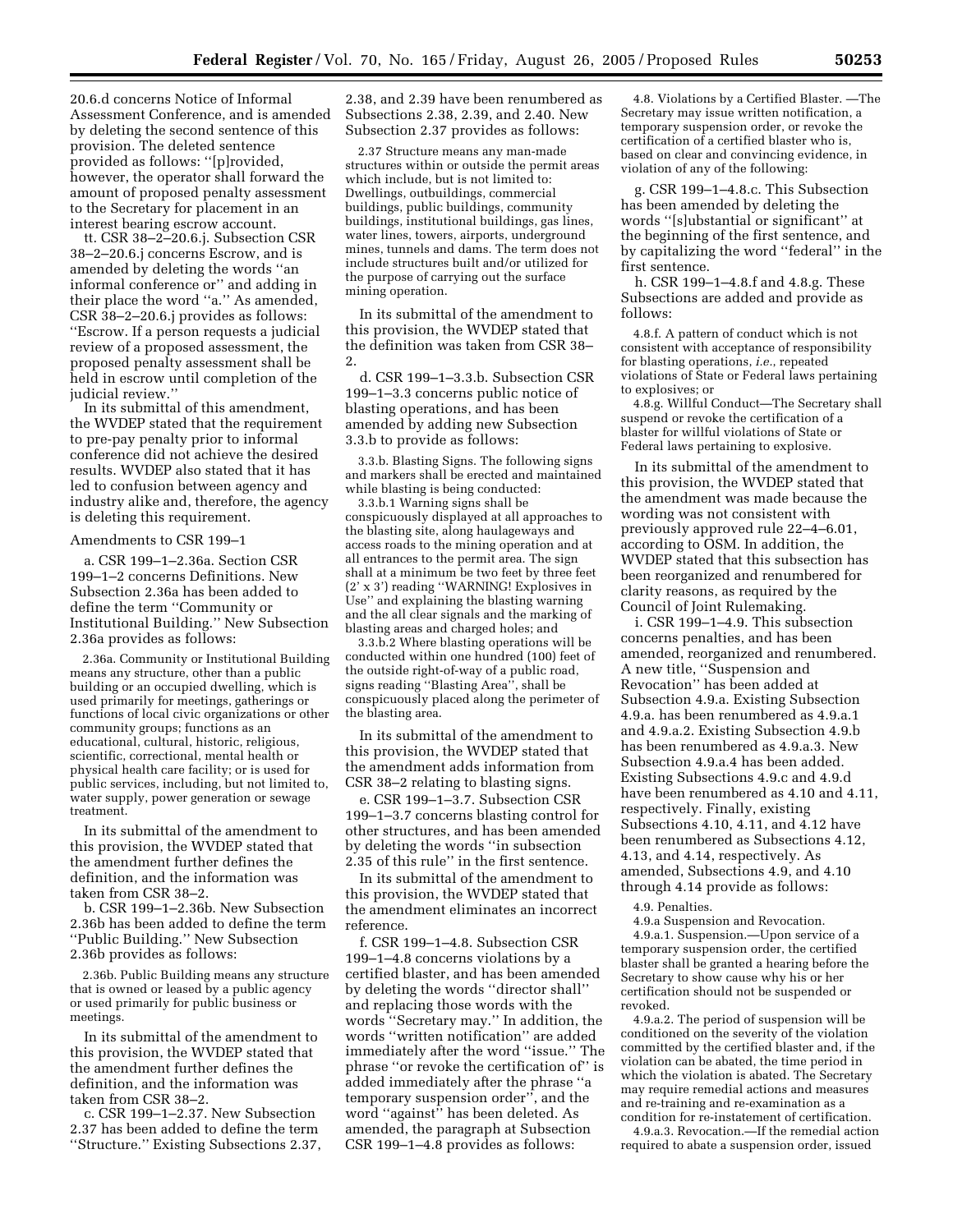by the Secretary to a certified blaster, or any other action required at a hearing on the suspension of a blaster's certification, is not taken within the specified time period for abatement, the Secretary may revoke the blaster's certification and require the blaster to relinquish his or her certification card. Revocation will occur if the certified blaster fails to re-train or fails to take and pass reexamination as a requirement for remedial action.

4.9.a.4. In addition to suspending or revoking the certification of a blaster, failure to comply with the requirements of this subsection may also result in further suspension or revocation of a blaster's certification.

4.10. Reinstatement.—Subject to the discretion of the Secretary, and based on a petition for reinstatement, any person whose blaster certification has been revoked, may, if the Secretary is satisfied that the petitioner will comply with all blasting law and rules, apply to re-take the blasters certification examination, provided the person meets all of the requirements for blasters certification specified by this subsection, and has completed all requirements of the suspension and revocation orders, including the time period of the suspension.

4.11. Civil and Criminal Penalties.—Every certified blaster is subject to the individual civil and criminal penalties provided for in W. Va. Code § 22–3–17.

4.12. Hearings and Appeals.—Any certified blaster who is served a suspension order, revocation order, or civil and criminal sanctions is entitled to the rights of hearings and appeals as provided for in W. Va. Code §§ 22–3–16 and 17.

4.13. Blasting Crew.—Persons who are not certified and who are assigned to a blasting crew, or assist in the use of explosives, shall receive directions and on-the-job training from a certified blaster.

4.14. Reciprocity With Other States.—The Secretary may enter into a reciprocal agreement with other states wherein persons holding a valid certification in that state may apply for certification in West Virginia, and upon approval by the Secretary, be certified without undergoing the training or examination requirements set forth in this rule.

In its submittal of the amendments to this provision, the WVDEP stated that the amendments provide clarification and remove incorrect reference. In addition, the WVDEP stated that Subsection 4.9 has been reorganized and renumbered for clarity reasons, as required by the Council of Joint Rulemaking. We also note, that the amendments to Subsection 4.9 are intended to address the required program amendment codified in the Federal regulations at 30 CFR 948.16(a). The Federal regulations at 30 CFR 948.16(a) provide that West Virginia must amend CSR 199–1–4.9.a and 4.9.b, or otherwise amend the West Virginia program, to provide that upon finding of willful conduct, the Secretary of the

WVDEP shall revoke or suspend a blaster's certification.

*3. Committee Substitute for House Bill 3033* 

WV Code 22–3–11 has been amended by adding new Subsection 22–3– 11(h)(2) to provide as follows:

(2) In managing the Special Reclamation Program, the Secretary shall:

(A) Pursue cost effective alternative water treatment strategies; and

(B) Conduct formal actuarial studies every two years and conduct informal reviews annually on the Special Reclamation Fund.

### *4. House Bill 3236*

This Bill amended the W. Va. Code by adding new Section 22–3–11a and new Section 22–3–32a to provide as follows:

22–3–11a. Special reclamation tax; clarification of imposition of tax; procedures for collection and administration of tax; application of Tax Procedure and Administration Act and Tax Crimes and Penalties Act.

(a) It is the intent of the Legislature to clarify that from the date of its enactment, the special reclamation tax imposed pursuant to the provisions of section eleven of this article is intended to be in addition to any other taxes imposed on persons conducting coal surface mining operations including, but not limited to the tax imposed by section thirtytwo of this article, the tax imposed by article twelve-b, chapter eleven of this code, the taxes imposed by article thirteen-a of said chapter and the tax imposed by article thirteen-v of said chapter.

(b) Notwithstanding any other provisions of section eleven of this article to the contrary, under no circumstance shall an exemption from the taxes imposed by article twelve-b, thirteen-a or thirteen-v, chapter eleven of this code be construed to be an exemption from the tax imposed by section eleven of this article.

(c) When coal included in the measure of the tax imposed by section eleven of this article is exempt from the tax imposed by article twelve-b, chapter eleven of this code, the tax imposed by section eleven of this article shall be paid to the tax commissioner in accordance with the provisions of sections four through fourteen, inclusive, article twelve-b, chapter eleven of this code, which provisions are hereby incorporated by reference in this article.

(d) General procedure and administration.—Each and every provision of the ''West Virginia Tax Procedure and Administration Act'' set forth in article ten, chapter eleven of the code applies to the special tax imposed by section eleven of this article with like effect as if such act were applicable only to the special tax imposed by said section eleven and were set forth *in extenso* in this article, notwithstanding the provisions of section three of said article ten.

(e) Tax crimes and penalties.—Each and every provision of the ''West Virginia Tax Crimes and Penalties Act'' set forth in article nine of said chapter eleven applies to the special tax imposed by section eleven of this

article with like effect as if such act were applicable only to the special tax imposed by said section eleven and set forth *in extenso* in this article, notwithstanding the provisions of section two of said article nine.

22–3–32a. Special tax on coal; clarification of imposition of tax; procedures for collection and administration of tax.

(a) It is the intent of the Legislature to clarify that from the date of its enactment, the special tax on coal imposed pursuant to the provisions of section thirty-two of this article is intended to be in addition to any other taxes imposed on every person in this state engaging in the privilege of severing, extracting, reducing to possession or producing coal for sale profit or commercial use including, but not limited to the tax imposed by section eleven of this article, the tax imposed by article twelve-b, chapter eleven of this code, the taxes imposed by article thirteen-a of said chapter and the tax imposed by article thirteen-v of said chapter.

(b) Notwithstanding any other provisions of section thirty-two of this article to the contrary, under no circumstance shall an exemption from the taxes imposed by article twelve-b, thirteen-a or thirteen-v, chapter eleven of this code be construed to be an exemption from the tax imposed by section thirty-two of this article.

(c) When coal included in the measure of the tax imposed by section thirty-two of this article is exempt from the tax imposed by article twelve-b, chapter eleven of this code, the tax imposed by section thirty-two of this article shall be paid to the tax commissioner in accordance with the provisions of sections four through fourteen, inclusive, article twelve-b, chapter eleven of this code, which provisions are hereby incorporated by reference in this article.

### *5. CSR 38–2–14.14.g.2.A.6 Removal of Erosion Protection Zone (EPZ)*

This amendment consists of information provided by the WVDEP, including a draft memorandum, to support its assertion that OSM should reverse its previous disapproval of language concerning EPZ at CSR 38–2– 14.14.g.2.A.6. In its submittal concerning this provision, the WVDEP stated that in a letter to OSM dated March 8, 2005 (actually, the letter's date was March 9, 2005, Administrative Record Number WV–1418), the State had explained its position on EPZ and the circumstances when the EPZ could be left in place as a permanent structure. The WVDEP's March 9, 2005, letter was in response to OSM's disapproval of language concerning EPZ at CSR 38–2– 14.14.g.2.A.6 that was part of a proposed amendment submitted to OSM by letter dated March 18, 2003 (Administrative Record Number WV– 1352). The language was not approved, WVDEP stated, based on the lack of U.S. Environmental Protection Agency (EPA) concurrence with the State's proposed language. Background information on OSM's previous disapproval of language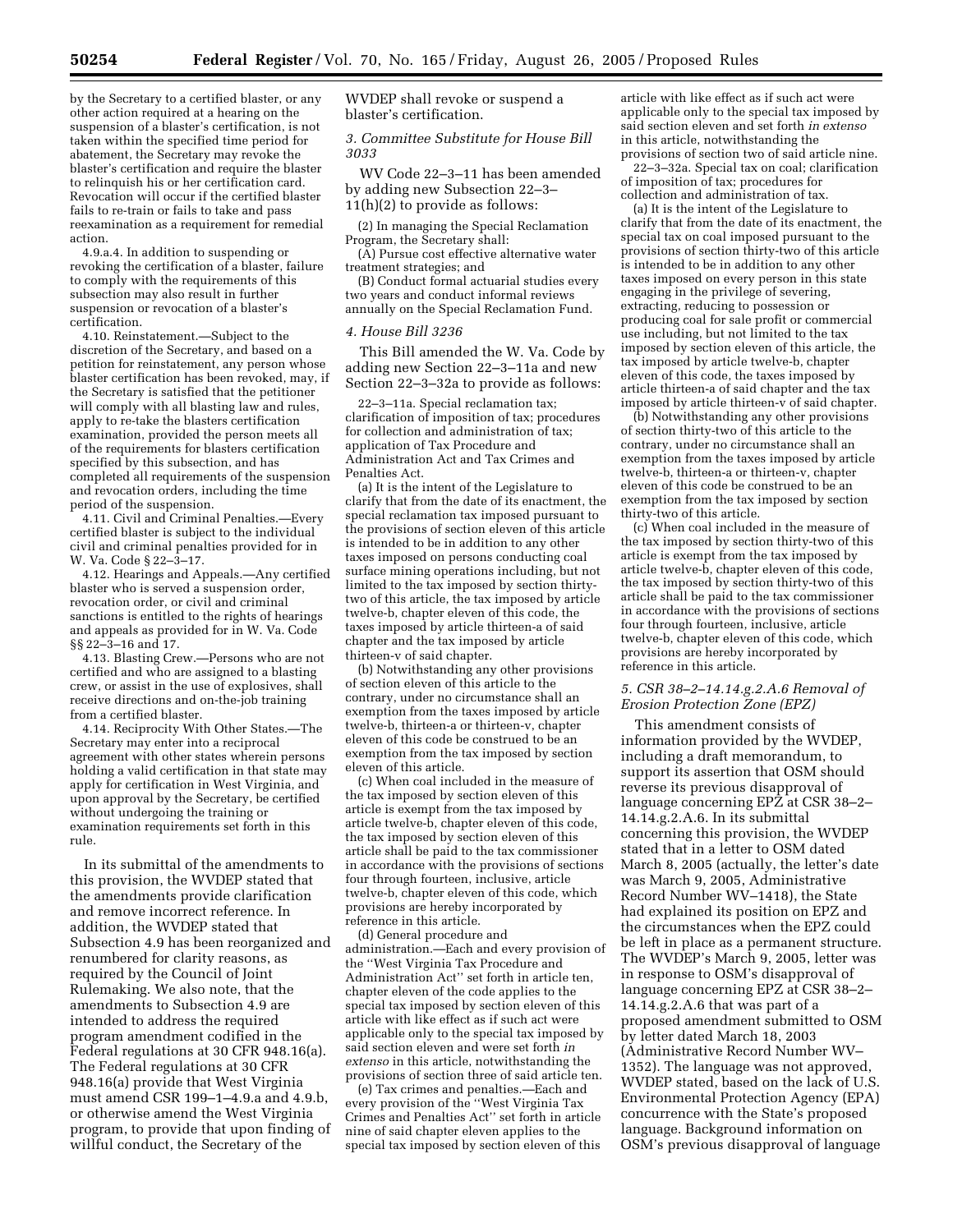Under the Federal regulations at 30 CFR 732.17(h)(11)(ii), OSM is required to obtain written concurrence from EPA for proposed provisions of a State program amendment that relate to air or water quality standards issued under the authority of the Clean Water Act (33 U.S.C. 1251 *et seq.*) or the Clean Air Act (42 U.S.C. 7401 *et seq.*). On April 1, 2003, we asked EPA for concurrence and comments on the proposed amendments that were submitted to OSM by letter dated March 18, 2003 (Administrative Record Number WV– 1355).

The EPA responded by letter dated June 13, 2003, (Administrative Record Number WV–1363). The EPA stated that it reviewed the proposed revisions and has concerns about the requirement of EPZ associated with single-lift valley fills at CSR 38–2–14.14.g.1 (Durable Rock Fills).

OSM published its decision on a proposed West Virginia program amendment that addressed, in part, the addition of new language concerning EPZ related to durable rock fills on July 7, 2003 (see 68 FR 40157, finding 19, pages 40161 and 40162). In that finding, OSM did not approve language at CSR 38–2–14.14.g.2.A.6 that would have allowed the permanent retention of EPZ if approval were granted in the reclamation plan. In particular, OSM did not approve the words ''Unless otherwise approved in the reclamation plan'' because approval would have been inconsistent with EPA's conditional concurrence to remove fill material associated with EPZs from streams and to reconstruct the stream channels after mining.

EPZ Purpose—The EPA stated that it understands that an EPZ is a buffer zone between the toe of a single lift valley fill and its downstream sedimentation pond. It consists of a wide and low fill, revegetated to dissipate runoff energy from the valley fill face and prevent pond overloading during severe storm periods. The EPA stated that a single lift fill is particularly subject to erosion, since it is constructed in a downstream direction toward the pond with no reclamation or revegetation of the fill face until completion of mining.

EPA's Concern—The EPA stated that it is concerned that EPZs may result in permanent stream fills after completion of mining. According to CSR 38–2– 14.14.g.2.A.1, the EPA stated, a 250-foot long EPZ would be required for a 500 foot high valley fill, which, EPA stated, is not unusual in southern West Virginia. Although Section 14.14.g.2.A.6 requires EPZ removal, regrading, and

revegetating after mining, EPA stated, it does not appear to include the removal of the stream fill associated with the EPZ or reconstruction of the stream channel. An alternative valley fill design, which appears more environmentally acceptable, EPA stated, is also indicated in Section 14.14.g.1 and further described in Section 14.14.g.3. The EPA stated that this involves starting valley fill construction from the toe and proceeding upstream in multiple lifts (layers) of 100 feet or less in thickness. The EPA stated that the face of each lift would be reclaimed and revegetated before starting the next lift. The toe of the first lift would be at the sedimentation pond, the EPA stated, and an EPZ would not be necessary due to better erosion control features.

Conditional Concurrence—The EPA stated that it concurred with the proposed revisions submitted by the State on March 18, 2003, under the condition that a requirement be included to remove stream fills associated with EPZs after mining and reconstruct the stream channels. The EPA stated that it should also be noted that stream filling during EPZ construction requires authorization under Section 404 of the Clean Water Act, administered by the U.S. Army Corps of Engineers. Considering the high erosion potential of single-lift valley fills, the EPA stated, they (EPA) recommend that the single lift method be replaced by the more environmentally favorable approach of starting at the toe and proceeding upwards in multiple lifts. The EPA stated that it will likely make this recommendation for any proposed single lift fill coming before it for Section 404 review.

In response to EPA's conditional concurrence, OSM did not approve the words ''Unless otherwise approved in the reclamation plan'' at CSR 38–2– 14.14.g.2.A.6 because leaving an EPZ in place would be inconsistent with EPA's conditional concurrence to remove stream fills associated with EPZs and to reconstruct the stream channels after mining (see Finding 19, pages 40161 and 40162). In addition, OSM approved CSR 38–2–14.14.g.2.A.6 only to the extent that following mining, all stream fills associated with EPZs will be removed and the stream channels shall be reconstructed.

In its June 13, 2005, submittal letter, the WVDEP requests that OSM reconsider its decision to disapprove certain language at CSR 38–2– 14.14.g.2.A.6 (Administrative Record Number WV–1421). In support of its request, the WVDEP stated that following the submittal of its March 9,

2005, letter discussion ensued among representatives of WVDEP, EPA, and OSM. The WVDEP stated that EPA expressed concern that the EPZ rule did not reference Section 404 of the Clean Water Act and that it wasn't clear that the operator had to demonstrate leaving the EPZ would provide benefits to or protection to the environment and/or the public. The WVDEP stated that it reiterated that the present wording of the State rule requires removal and/or reclamation of EPZ areas and restoration of the stream, unless otherwise approved by the reclamation plan. The WVDEP further stated that the circumstances under which such areas could become permanent would be at the discretion of WVDEP, with a demonstration by the applicant to the satisfaction of the Secretary of the WVDEP that the environment/public benefits outweigh any anticipated impacts.

The WVDEP also stated that in addition to the mining requirements imposed by WVDEP, such construction is subject to provisions of Section 404 of the Clean Water Act and under the ultimate jurisdiction of the U.S. Army Corps of Engineers and EPA. The WVDEP also submitted a draft memorandum to its staff for OSM's consideration in support of its request that OSM reconsider its previous decision on the EPZ provision at CSR 38–2–14.14.g.2.A.6. The draft memorandum submitted by the WVDEP is quoted below.

#### **Interoffice Memorandum**

To: All DMR Employees From: Randy Huffman, Director

Date:

Subject: Durable rock fills with erosion protection zone

38–2–14.14.g.2.A.6 requires removal and reclamation of erosion protection zone, and restoration of the stream and does provide that erosion protection zone may become permanent structure approved in the reclamation plan. It states:

*''Unless otherwise approved in the reclamation plan, the erosion protection zone shall be removed and the area upon which it was located shall be reg[ra]ded and revegetated in accordance with the reclamation plan.*''

For an erosion protection zone to become a permanent structure, the applicant must provide a demonstration to the satisfaction of the Secretary that leaving the erosion protection zone provides benefits to or protection to the environment and/or public. Such benefits or protection include, but are not limited to; runoff attenuation, wildlife and wetland enhancement, and stream scour protection. This approval will be contingent upon the applicant obtaining all other necessary permits and/or approvals.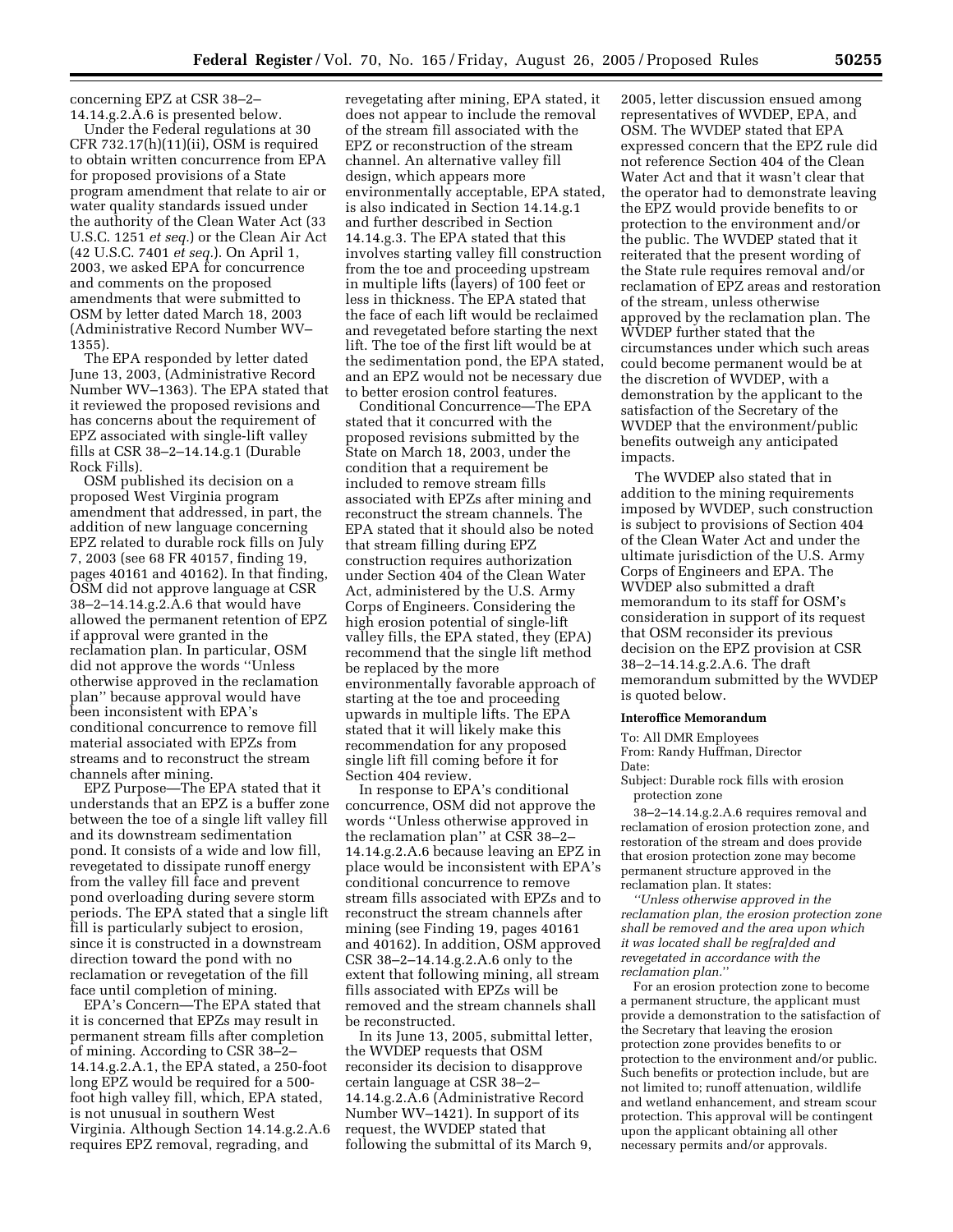# *6. State Water Rights and Replacement Policy*

WVDEP submitted a policy dated August 1995 regarding water rights and replacement (Administrative Record Number WV–1425). As noted in the policy, its purpose is to define the time periods for providing temporary and permanent water replacement. This policy is to supplement the proposed regulatory revisions that the State made at CSR 38–2–14.5(h). The policy is in response to an OSM Part 732 notification dated June 7, 1996, regarding subsidence and water replacement (Administrative Record Number WV–1037(a)). The Federal regulations at 30 CFR 817.41(j) require prompt replacement of a residential water supply that is contaminated, diminished, or interrupted by underground mining activities conducted after October 24, 1992. OSM advised WVDEP that its program lacked guidance concerning timing of water supply replacement. A proposed statutory revision that was intended to address this issue failed to pass the Legislature. The policy is intended to satisfy the Federal requirement by setting forth the time periods within the State program for providing temporary and permanent water replacement. The policy provides as follows:

WV Division of Environmental Protection, Office of Mining and Reclamation, Inspection and Enforcement.

Series: 14, Pg. No: 1 of 1, Revised: 8–95.

SUBJECT: Water Rights and Replacement 1. Purpose: Define time periods as they

relate to water rights and replacement. 2. Definitions:

3. Legal Authority: 22–3–24

4. Policy/Procedures: Upon receipt of notification that a water supply was adversely affected by mining, the permittee shall provide drinking water to the user within twenty-four (24) hours.

Within seventy two (72) hours, the permittee shall have the user hooked up to a temporary water supply. The temporary supply shall be hooked up to existing plumbing, if any, to allow the user to conduct all normal activities associated with domestic water use. This includes drinking, cooking, bathing, washing, non commercial farming, and gardening.

Within thirty (30) days of notification, the permittee shall begin activities to establish a permanent water supply or submit a proposal to the WVDEP outlining the measures and timetables to be utilized in establishing a permanent supply. The total elapsed time from notification to permanent supply hookup cannot exceed two (2) years.

The permittee is responsible for payment of operation and maintenance costs on a replacement water supply in excess of reasonable and customary delivery costs that the user incurred.

Upon agreement by the permittee and the user (owner), the obligation to pay such

operation and maintenance costs may be satisfied by a one-time lump sum amount agreed to by the permittee and the water supply user (owner).

# **III. Public Comment Procedures**

Under the provisions of 30 CFR 732.17(h), we are seeking your comments on whether these amendments satisfy the applicable program approval criteria of 30 CFR 732.15. If we approve these revisions, they will become part of the West Virginia program.

### *Written Comments*

Send your written or electronic comments to OSM at the address given above. Your written comments should be specific, pertain only to the issues proposed in this rulemaking, and include explanations in support of your recommendations. We may not consider or respond to your comments when developing the final rule if they are received after the close of the comment period (see **DATES**). We will make every attempt to log all comments into the administrative record, but comments delivered to an address other than the Charleston Field Office may not be logged in.

# *Electronic Comments*

Please submit Internet comments as an ASCII, Word file avoiding the use of special characters and any form of encryption. Please also include ''Attn: SATS NO. WV–106-FOR'' and your name and return address in your Internet message. If you do not receive a confirmation that we have received your Internet message, contact the Charleston Field office at (304) 347– 7158.

# *Availability of Comments*

We will make comments, including names and addresses of respondents, available for public review during normal business hours. We will not consider anonymous comments. If individual respondents request confidentiality, we will honor their request to the extent allowable by law. Individual respondents who wish to withhold their name or address from public review, except for the city or town, must state this prominently at the beginning of their comments. We will make all submissions from organizations or businesses, and from individuals identifying themselves as representatives or officials of organizations or businesses, available for public inspection in their entirety.

# *Public Hearing*

If you wish to speak at the public hearing, contact the person listed under **FOR FURTHER INFORMATION CONTACT** by 4 p.m. (local time), on September 12, 2005. If you are disabled and need special accommodations to attend a public hearing, contact the person listed under **FOR FURTHER INFORMATION CONTACT**. We will arrange the location and time of the hearing with those persons requesting the hearing. If no one requests an opportunity to speak, we will not hold a hearing.

To assist the transcriber and ensure an accurate record, we request, if possible, that each person who speaks at the public hearing provide us with a written copy of his or her comments. The public hearing will continue on the specified date until everyone scheduled to speak has been given an opportunity to be heard. If you are in the audience and have not been scheduled to speak and wish to do so, you will be allowed to speak after those who have been scheduled. We will end the hearing after everyone scheduled to speak and others present in the audience who wish to speak, have been heard.

### *Public Meeting*

If only one person requests an opportunity to speak, we may hold a public meeting rather than a public hearing. If you wish to meet with us to discuss the amendment, please request a meeting by contacting the person listed under **FOR FURTHER INFORMATION CONTACT**. All such meetings will be open to the public and, if possible, we will post notices of meetings at the locations listed under **ADDRESSES**. We will make a written summary of each meeting a part of the Administrative Record.

### **IV. Procedural Determinations**

### *Executive Order 12630—Takings*

This rule does not have takings implications. This determination is based on the analysis performed for the counterpart Federal regulation.

# *Executive Order 12866—Regulatory Planning and Review*

This rule is exempt from review by the Office of Management and Budget under Executive Order 12866.

# *Executive Order 12988—Civil Justice Reform*

The Department of the Interior has conducted the reviews required by section 3 of Executive Order 12988 and has determined that this rule meets the applicable standards of subsections (a) and (b) of that section. However, these standards are not applicable to the actual language of State regulatory programs and program amendments because each program is drafted and